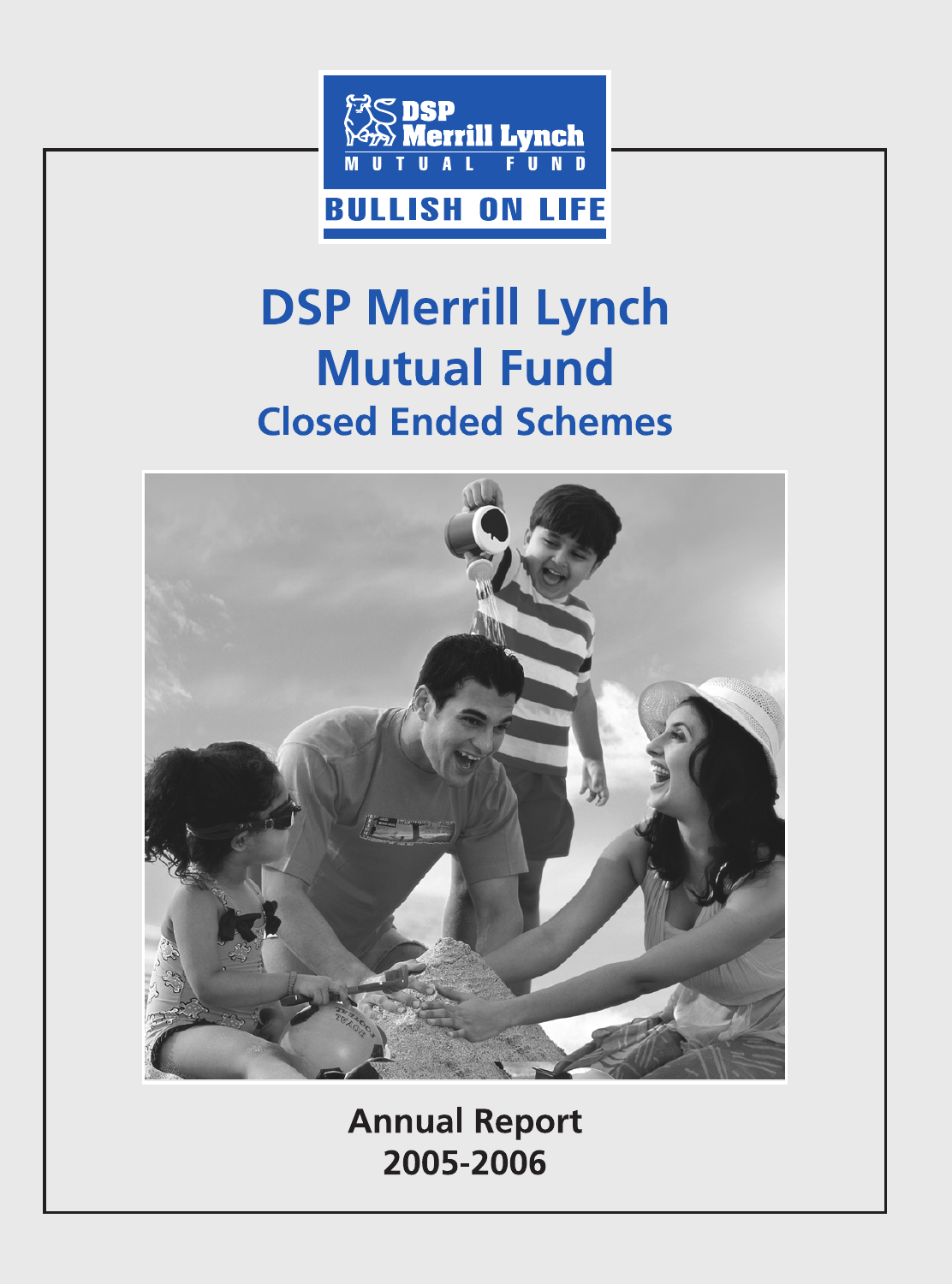# **SPONSOR**

# ⁄3SDSP<br>Merrill Lynch

**DSP Merrill Lynch Ltd.** Mafatlal Centre 10th Floor, Nariman Point Mumbai - 400 021 Tel: 022-6632 8000 Fax: 022-2282 1827

# **ASSET MANAGEMENT COMPANY**

 $\mathbb{R}$   $\leq$  DSP VAN Merrill Lynch Fund Managers

# **DSP Merrill Lynch Fund Managers Limited** Tulsiani Chambers,

West Wing,11th Floor, Nariman Point, Mumbai - 400 021 Tel: 022- 6657 8000 Fax: 022-6657 8181

# **CUSTODIAN**

# citibank **Citibank, N.A.**

Custody Services Ramnord House, 77 Dr. Annie Besant Road Worli, Mumbai - 400 018 Tel: 022-2497 5301 Fax: 022-2493 7620

# **HMK INVESTMENT PVT. LTD.**

# and **ADIKO INVESTMENT PVT. LTD.**

(Collectively) 1103, Stock Exchange Towers, Dalal Street, Fort, Mumbai - 400 023. Tel.: 022-2272 2731 Fax: 022-2272 2753

# **TRUSTEE**

# $\approx$  DSP  $\sum_{i=1}^{n}$  Merrill Lynch

TRUSTEE COMPANY PRIVATE LIMITED **DSP Merrill Lynch Trustee Company Pvt. Ltd.** Tulsiani Chambers, West Wing, 11th Floor, Nariman Point

Mumbai - 400 021 Tel: 022-6657 8000 Fax: 022-6657 8181

# **REGISTRAR**



**Computer Age Management Services Pvt. Ltd.** A & B, Lakshmi Bhavan, 609, Anna Salai, Chennai - 600 006 Tel: 044-28291549, 28295402 Fax: 044-28295403

# **AUDITORS TO THE FUND**

**S.R. Batliboi & Co.** 6th Floor, Express Towers Nariman Point Mumbai - 400 021 Tel No : 022 2282 5000 Fax No : 022 2282 6000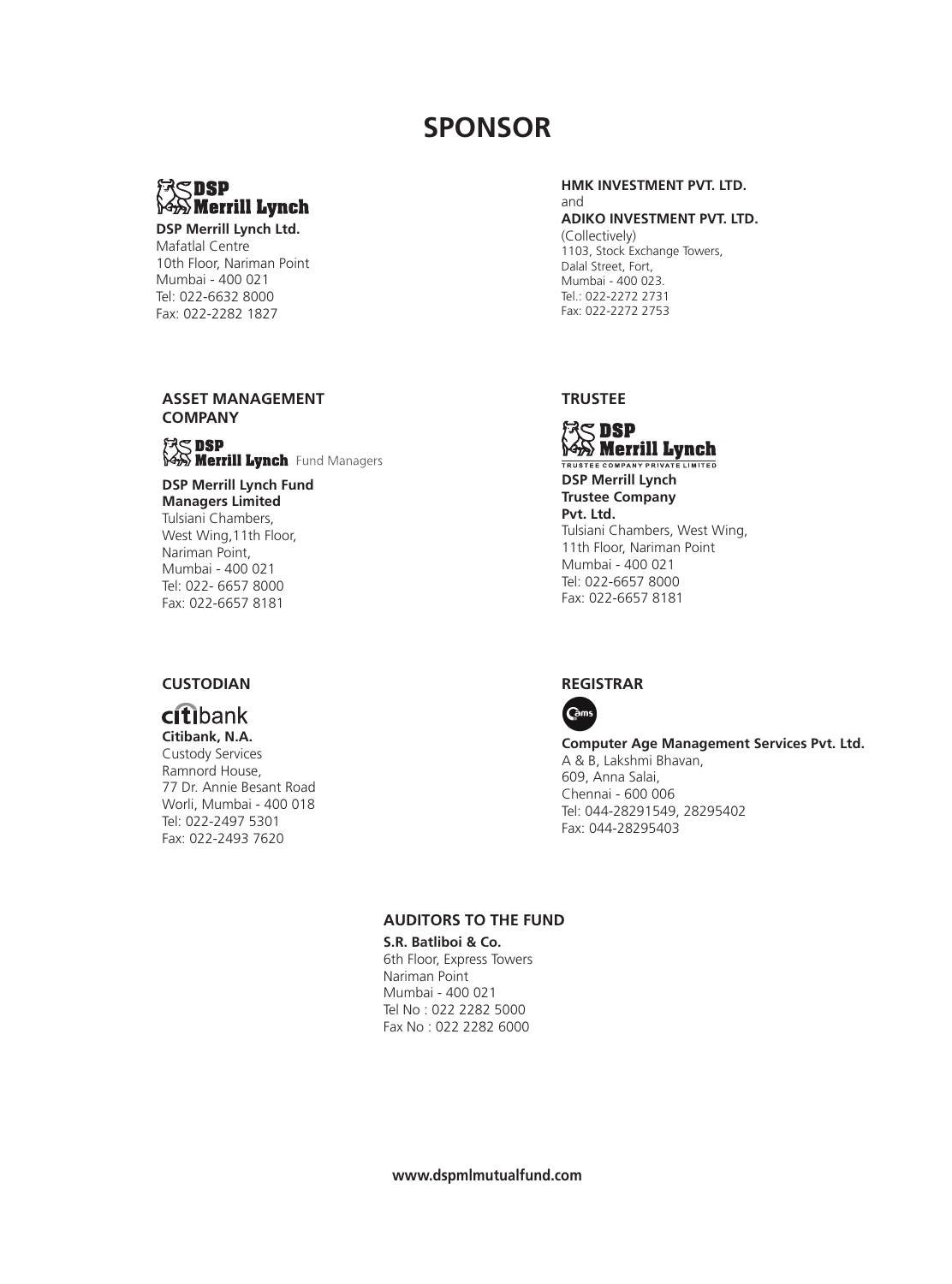



# **CONTENTS**

| UNITHOLDER INFORMATION REPORT              | 2               |
|--------------------------------------------|-----------------|
| CONSOLIDATED AUDITORS' REPORT              | 7               |
| <b>BALANCE SHEET</b>                       | 8               |
| REVENUE ACCOUNT                            | 9               |
| SCHEDULES FORMING PART OF THE ACCOUNT      | 10 <sup>°</sup> |
| NOTES TO ACCOUNT                           | 14              |
| PERSPECTIVE HISTORICAL PER UNIT STATISTICS | 17              |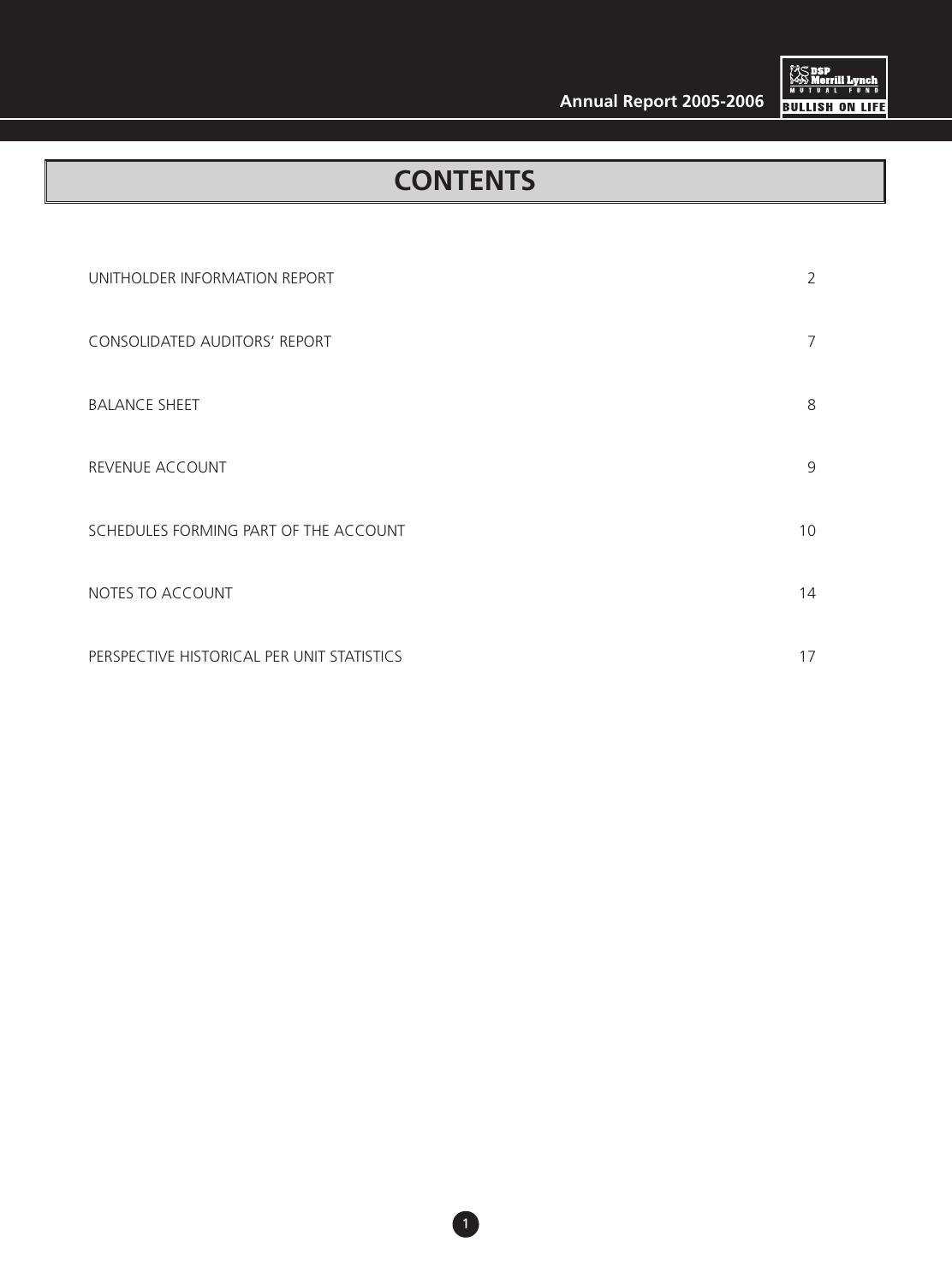

# **UNITHOLDER INFORMATION REPORT From the Board of Directors, DSP Merrill Lynch Trustee Company Private Limited**

# **DSP MERRILL LYNCH MUTUAL FUND**

DSP Merrill Lynch Mutual Fund (DSPMLMF) was set up as a Trust by the Settlors, DSP Merrill Lynch Ltd. and Merrill Lynch Asset Management L.P., now known as **Merrill Lynch Investment Managers L.P. (MLIM)**, on 16th December, 1996, with **DSP Merrill Lynch Trustee Company Pvt. Ltd. (the Trustee Company)** as a Trustee in accordance with the provisions of the Indian Trust Act, 1882 and is duly registered under the Indian Registration Act, 1908. The Trustee has entered into an Investment Management Agreement dated 16th December, 1996 with DSP Merrill Lynch Investment Managers Ltd. now known as DSP Merrill Lynch Fund Managers Ltd. (the AMC) to function as the Investment Manager for all the Schemes of DSPMLMF. DSPMLMF was registered with SEBI on 30th January, 1997.

On March 23, 2006, DSP Merrill Lynch Limited (DSPML) has transferred its 60% of shareholding in the AMC to Mr. Hemendra Kothari along with HMK Investment Private Limited and ADIKO Investment Private Limited.

#### **DSP MERRILL LYNCH TRUSTEE COMPANY PRIVATE LIMITED**

The Trustee is the exclusive owner of the Trust Fund and holds the same in trust for the benefit of the unitholders. The Trustee has been discharging its duties and carrying out the responsibilities as provided in the Regulations and the Trust Deed. The Trustee seeks to ensure that the Fund and the Schemes floated there under are managed by the AMC in accordance with the Trust Deed, the Regulations, directions and guidelines issued by the SEBI, the Stock Exchanges, the Association of Mutual Funds in India and other regulatory agencies.

#### **DIRECTORS OF DSP MERRILL LYNCH TRUSTEE COMPANY PRIVATE LIMITED**

- Mr. Shitin D. Desai Mr. Desai is the Executive Vice-Chairman of DSP Merrill Lynch Ltd.
- Mr. S. S. Thakur Mr. Thakur is currently the Chairman of the Central Depository Services (India) Ltd. and serves on the Board of Directors of various other companies.
- Ms. Tarjani Vakil Ms. Vakil was the Chairperson and Managing Director of Export Import Bank of India from 1993 to 1996 and serves on the Board of Directors of various other companies.
- Mr. Andrew Holland Mr. Holland is the Executive Vice President of DSP Merrill Lynch Ltd.
- Mr. Ashok Mody Mr. Mody is a designated Senior Advocate of the High Court at Mumbai since 1982. He was a Judge of the High Court at Mumbai for the years 1980 and 1981 (ceased to be a director w.e.f. April 26, 2005).
- Dr. P. R. Joshi (appointed on June 20, 2005) Dr. Joshi is an economic consultant, with about 17 years of experience in development banking, 12 years in merchant banking and 30 years in management teaching. He retired as the Director of UTI Institute of Capital Markets in May 2001 and through his illustrious career, served as Deputy General Manager at ICICI and as a Director at DSP Merrill Lynch Ltd.
- Mr. S. Doreswamy (appointed on October 25, 2005) Mr. Doreswamy is a financial consultant, with an experience of about 35 years in commercial banking, preceded by practice as a High Court Advocate for about 3 years. Mr. Doreswamy has acted as Chairman and Managing Director of Dena Bank and Central Bank of India, is currently the Chairman of Can Fin Homes Ltd. and serves on the Board of Directors of various other companies.

#### **DIRECTORS OF DSP MERRILL LYNCH FUND MANAGERS LTD.**

- Mr. Hemendra M. Kothari Mr. Kothari is the Chairman of DSP Merrill Lynch Ltd. • Mr. Pradeep Dokania – Mr. Dokania is the Executive Vice President and head of
- Global Private Client Group of DSP Merrill Lynch Limited.
- Mr. K. R. V. Subrahmanian Mr. Subrahmanian is a Management Consultant and is on the Board of various well-known corporates in India.
- Dr. Omkar Goswami Dr. Goswami is the Founder and Chairman of CERG Advisory Private Limited. CERG primarily provides corporate advisory services, consulting services and research for companies and industries in India and abroad.
- Mr. Ranjan Pant Mr. Pant is a global Management Consultant advising CEOs/ Boards on Strategy and Change Management.
- Mr. David Graham Mr. Graham is the Managing Director of Merrill Lynch Investment Managers based in London.
- Mr. Piyush Mankad Mr. Mankad is a retired civil servant with a distinguished career of over 40 years in the prestigious Indian Administrative Service.

As on date, DSPMLMF has fourteen open ended schemes (available for ongoing purchases) namely DSP Merrill Lynch Bond Fund, DSP Merrill Lynch Equity Fund, DSP Merrill Lynch Liquidity Fund, DSP Merrill Lynch Balanced Fund, DSP Merrill Lynch Government Securities Fund, DSP Merrill Lynch Technology.com Fund, DSP Merrill Lynch Opportunities Fund, DSP Merrill Lynch Short Term Fund, DSP Merrill Lynch Top100 Equity Fund, DSP Merrill Lynch Savings Plus Fund - Moderate, DSP Merrill Lynch Floating Rate Fund, DSP Merrill Lynch Savings Plus Fund – Aggressive, DSP Merrill Lynch Savings Plus Fund – Conservative and DSP Merrill Lynch India T.I.G.E.R. Fund (The Infrastructure Growth and Economic Reforms Fund).

**DSPMLMF has launched following Fixed Term Plans (FTP):** Closed Ended Schemes. The primary investment objective of the Schemes is to seek capital appreciation by investing in a portfolio of debt and money market securities. It is envisaged that the portfolio will display the maturity profile that is generally in line with the term of the scheme. There can be no assurance that the investment objective of the Schemes will be realised.

| <b>Schemes Name</b> | Date of Launch    | <b>Maturity date</b> |
|---------------------|-------------------|----------------------|
| FTP- Series 1       | November 14, 2005 | February 16, 2006    |
| FTP- Series 1A      | December 20, 2005 | March 23, 2006       |
| FTP- Series 1B      | February 28, 2006 | June 01, 2006        |
| FTP- Series 2       | February 14, 2006 | August 16, 2006      |
| FTP- Series 3       | December 6, 2005  | December 11, 2006    |
| FTP- Series 1C      | March 21, 2006    | June 29, 2006        |
| FTP- Series 3A      | March 21, 2006    | April 16, 2007       |

### **MARKET PREVIEW**

# **DEBT MARKET**

Fixed income market began F.Y. 2005 on a weaker note as bond prices corrected sharply in response to a rate hike in the Credit Policy in April 2005. 10 year yield on government securities rose to 7.30% in May 2005 from 6.75% at the beginning of the year. However, there was a sharp appreciation in bond prices towards the end of the First quarter amid good demand for bonds, lower inflation and supportive global factors. Second half of the financial year was quite volatile as two successive rate hikes and tight liquidity conditions due to IMD maturity pushed the Benchmark 10 year yield back to 7.4%. Higher credit offtake and tight liquidity conditions kept market participants on the sidelines in the last quarter of the year despite marked decline in inflation.

# **EQUITY MARKET**

The equity market witnessed an unprecedented rally in the Financial Year 2005-2006 with the benchmark indices gaining almost 60% on the back of strong macro economic fundamentals and impressive corporate earnings. Liquidity flows were strong all through the year with foreign institutional investors (FII) pumping in close to US \$ 10 billion during the calendar year 2005. Barring the month of October 2005, when the market had seen a correction of approximately 15%, the indices had a secular run. With the exception of the oil and gas sector, all other sectors have delivered impressive returns with engineering, capital goods and construction stealing the lime light.

The correction in the month of October 2005 was more a technical one than fundamental, with FII's turning sellers for a short period. The recovery was equally quick and sound, indicating the strong investor interest in the market.

Post Budget 2006, the market has defied higher interest rates and rising oil prices and BSE Sensex and Nifty closed at an all time high of 11280 and 3402 respectively at the close of the year clearly driven by strong flows, domestic as well as FII.

# **OBJECTIVES, INVESTMENT POLICY AND PERFORMANCE OF THE SCHEMES EQUITY FUNDS**

# **DSP MERRILL LYNCH EQUITY FUND**

The primary investment objective of the Scheme is to seek to generate long term capital appreciation, from a portfolio that is substantially constituted of equity securities and equity related securities of issuers domiciled in India. Equity related securities include, but are not limited to, fully convertible debentures, partly convertible debentures, convertible preference shares and warrants converting into equity securities. The Scheme may also invest a certain portion of its corpus in debt and money market securities, in order to meet liquidity requirements from time to time. There can be no assurance that the investment objective of the Scheme will be realized.

The Scheme outperformed its benchmark (the S&P CNX Nifty Index) over the last financial year. The outperformance was largely due to its buy and hold strategy of stock selected and overweight position in industrial capital goods, retailing and consumer staples sectors. The underweight position in sectors like oil & gas sector also helped the fund to outperform the benchmark.

As of April 17, 2006 the net assets of the Fund were Rs. 546.73 crores.

#### **DSP MERRILL LYNCH TECHNOLOGY.COM FUND**

DSP Merrill Lynch Technology.com Fund focuses on investing in technology and technology dependent companies, including businesses relating to hardware, peripherals and components, software (products and services), telecom, telecommunications and media and entertainment, internet and E-commerce, and other technology enabled companies (e.g. transaction processing and call centers). The primary investment objective of the Scheme is to seek to generate long term capital appreciation and the secondary objective is income generation and the distribution of dividend from a portfolio constituted of equity and equity related securities concentrating on the investment focus of the Scheme. However, there can be no assurance that the investment objective of the Scheme will be realized.

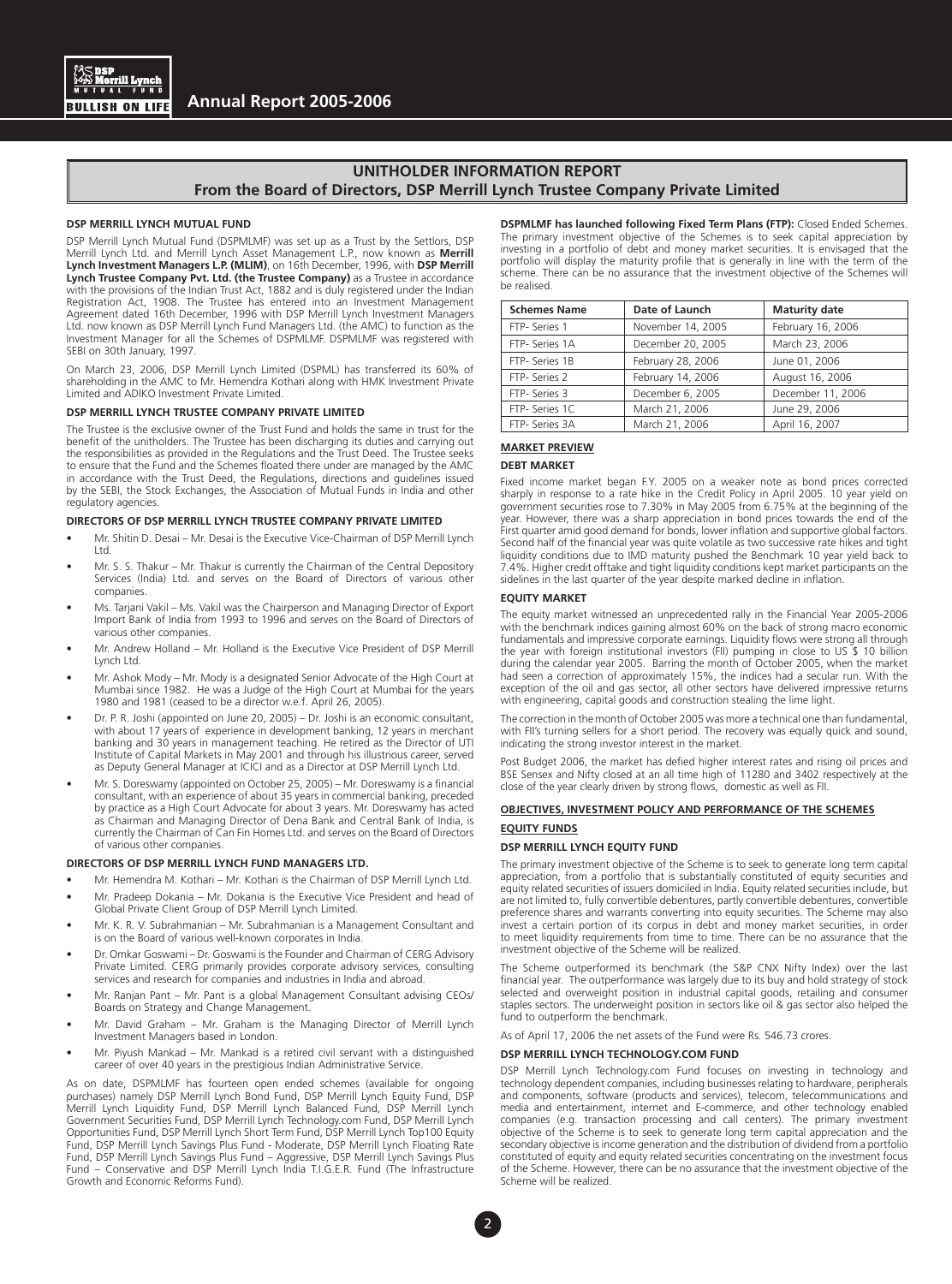

The Scheme did reasonably well by focusing on IT and Telecom sectors, although it did underperform its benchmark (the BSE Teck Index) marginally. The underperformance may be attributed to the benchmark's larger weightage in the top tier IT companies as compared to mid-cap IT companies. The DSP ML Technology.com Fund has a diversified portfolio across the IT Services, Hardware, Telecom & Media Sectors.

As of April 17, 2006 the net assets of the Fund were Rs. 30.13 crores.

#### **DSP MERRILL LYNCH OPPORTUNITIES FUND**

DSP Merrill Lynch Opportunities Fund focuses on responding to the dynamically changing Indian economy by moving its investments amongst different sectors such as the Lifestyle sector, Pharmaceuticals sectors, Cyclical sector and Technology sector as prevailing trends change. This Scheme allows the Investment Manager to be highly concentrated in any of two or more Sectors. The Investment Manager may at any given time have a zero weightage in any or more of the sectors.

The investment objective of the Scheme is to seek to generate long term capital appreciation and the secondary objective is income generation and the distribution of dividend from a portfolio constituted of equity and equity related securities concentrating on the investment focus of the Scheme. However, there can be no assurance that the investment objective of the Scheme will be realized.

The Scheme outperformed its benchmark (the S&P CNX Nifty Index) over the last financial year. The outperformance was largely due to its superior stock selection and overweight position in cement, engineering, information technology, banking and sugar sectors. The underweight position in oil & gas sector also helped the fund to outperform the benchmark.

As of April 17, 2006 the net assets of the Fund were Rs. 1089.68 crores.

#### **DSP MERRILL LYNCH TOP100 EQUITY FUND**

The primary investment objective of the Scheme is to generate capital appreciation, from a portfolio that is substantially constituted of equity securities and equity related securities of the 100 largest corporates by market capitalisation, listed in India. However, there can be no assurance that the investment objective of the Scheme will be realized.

The scheme outperformed its benchmark (the BSE 100 Index) over the last financial year. The outperformance was largely due to its stock selection and overweight position in cement, engineering and information technology sectors.

As of April 17, 2006 the net assets of the Fund were Rs. 210.50 crores.

# **DSP MERRILL LYNCH INDIA T.I.G.E.R. FUND (THE INFRASTRUCTURE GROWTH AND ECONOMIC REFORMS FUND)**

The Scheme was launched on April 27, 2004 and was open for subscription between April 27, 2004 and May 25, 2004. Thereafter, the scheme was reopened for subscription and redemption on June 14, 2004. Investment Objective of the Scheme is to seek to generate capital appreciation, from a portfolio that is substantially constituted of equity securities and equity related securities of corporates, which could benefit from structural changes brought about by continuing liberalization in economic policies by the Government and / or from continuing investments in infrastructure, both by the public and private sector. However, there can be no assurance that the investment objectives of the Scheme will be realized.

The Scheme outperformed its benchmark (the BSE 100 Index) over the last financial year. The outperformance was largely due to its stock selection and overweight position in engineering, banking, cement and construction sectors.

As of April 17, 2006 the net assets of the Fund were Rs. 850.17 crores.

#### **HYBRID FUNDS**

#### **DSP MERRILL LYNCH BALANCED FUND**

The primary investment objective of the Scheme is to seek to generate long-term capital appreciation and current income from a portfolio constituted of equity and equity related securities as well as fixed income securities (debt and money market securities). Equity related securities include, but are not limited to, fully convertible debentures, partly convertible debentures, convertible preference shares and warrants converting into equity securities. However, there can be no assurance that the investment objective of the Scheme will be realized.

The Scheme performed well relative to its benchmark (the CRISIL Balanced fund Index) in the past year, not only because of its overweight positions in engineering, cement and consumer staples sectors, but also because of the dynamic allocation between the debt and equity components of its portfolio.

As of April 17, 2006 the net assets of the Fund were Rs. 339.84 crores.

# **DSP MERRILL LYNCH SAVINGS PLUS FUND - MODERATE**

The objective of the Scheme is to generate attractive returns with prudent risk from a portfolio which is substantially constituted of quality debt securities. The Scheme will also seek to generate capital appreciation by investing a smaller portfolio of its corpus in equity and equity related securities of the 100 largest corporates, by market capitalization listed in India. However, there can be no assurance that the investment objective of the Scheme will be realized.

The Scheme has been actively managing the equity component of the portfolio, in keeping with its prevailing outlook on the equity market. This enabled the Scheme to perform well relative to its benchmark (CRISIL MIP Blended Index). The debt component of the portfolio was largely invested in floating rate debt securities and shorter-tenor fixed rate corporate securities as also government securities, in order to minimize the price risk that may arise from likely volatility in interest rates.

As of April 17, 2006 the net assets of the Fund was Rs.189.82 crores.

#### **DSP MERRILL LYNCH SAVINGS PLUS FUND - AGGRESSIVE**

The Scheme was launched on April 27, 2004 and was open for subscription between April 27, 2004 and May 25, 2004. Thereafter, the scheme was reopened for subscription and redemption on June 14, 2004. The objective of the Scheme is to generate attractive returns with prudent risk from a portfolio which is substantially constituted of quality debt securities. The Scheme will also seek to generate capital appreciation by investing a smaller portfolio of its corpus in equity and equity related securities of the 100 largest corporates, by market capitalization listed in India. However, there can be no assurance that the investment objective of the Scheme will be realized.

The Scheme has been actively managing the equity component of the portfolio, in keeping with its prevailing outlook on the equity market. This enabled the Scheme to perform well relative to its benchmark (CRISIL MIP Blended Index). The debt component of the portfolio was largely invested in floating rate debt securities and shorter-tenor fixed rate corporate securities as also government securities, in order to minimise the price risk that may arise from likely volatility in interest rates.

As of April 17, 2006 the net assets of the Fund was Rs. 51.05 crores.

#### **DSP MERRILL LYNCH SAVINGS PLUS FUND - CONSERVATIVE**

The Scheme was launched on April 27, 2004 and was open for subscription between April 27, 2004 and May 25, 2004. Thereafter, the scheme was reopened for subscription and redemption on June 14, 2004. The objective of the Scheme is to generate attractive returns with prudent risk from a portfolio which is substantially constituted of quality debt securities. The Scheme will also seek to generate capital appreciation by investing a smaller portfolio of its corpus in equity and equity related securities of the 100 largest corporates, by market capitalization listed in India. However, there can be no assurance that the investment objective of the Scheme will be realized.

The Scheme has been actively managing the equity component of the portfolio, in keeping with its prevailing outlook on the equity market. This enabled the Scheme to perform well relative to its benchmark (CRISIL MIP Blended Index). The debt component of the portfolio was largely invested in floating rate debt securities and shorter-tenor fixed rate corporate securities as also government securities, in order to minimise the price risk that may arise from likely volatility in interest rates.

As of April 17, 2006 the net assets of the Fund was Rs. 12.71 crores.

# **FIXED INCOME FUNDS**

# **DSP MERRILL LYNCH BOND FUND**

The primary investment objective of the Scheme is to seek to generate an attractive return, consistent with prudent risk, from a portfolio which is substantially constituted of high quality debt securities of issuers domiciled in India and the secondary objective of the Scheme is to seek capital appreciation. The Scheme will also invest a certain portion of its corpus in money market securities, in order to meet liquidity requirements from time to time. There can be no assurance that the investment objective of the Scheme will be realized.

The Scheme continued to witness outflows last year amid volatile interest rates and widening credit spreads. Assets under management continued to decline throughout the year, as investors preferred investing in floating rate funds and liquid funds to earn better returns.

As of April 17, 2006 the net assets of the Fund were Rs. 67.91 crores.

# **DSP MERRILL LYNCH LIQUIDITY FUND**

The primary investment objective of the Scheme is to seek to generate a reasonable return commensurate with low risk and a high degree of liquidity, from a portfolio constituted of money market securities and high quality debt securities. However, there can be no assurance that the investment objective of the Scheme will be realized.

The Liquidity scheme witnessed strong inflow in the second half of the year amid tight liquidity conditions and high money market rates. The fund benefited immensely by staggering its maturity profile and was able to re-deploy its maturity proceeds in higher yielding money market assets. The fund continues to invest in quality money market assets and short-term liquid corporate assets.

As of April 17, 2006 the net assets of the Fund were Rs. 7,149.86 crores.

#### **DSP MERRILL LYNCH GOVERNMENT SECURITIES FUND**

The primary investment objective of the Scheme is to seek to generate income through investments in Central Government Securities of various maturities. There are two Investment Plans offered under this Scheme viz. Plan A - Longer Duration Plan and Plan B – Shorter Duration Plan. Plan A typically invests in long-term Government Securities with a residual maturity upto 30 years or more while Plan B typically invests in Government Securities with a residual maturity of upto 5 years. However, there can be no assurance that the investment objectives of the Scheme/Plans will be realized.

The Government securities market was quite volatile last year. First half of the year witnessed 10 year government securities yield moving from low of 6.75% to high of 7.3% due to RBI raising rates and then declining back to 6.75% amid good demand of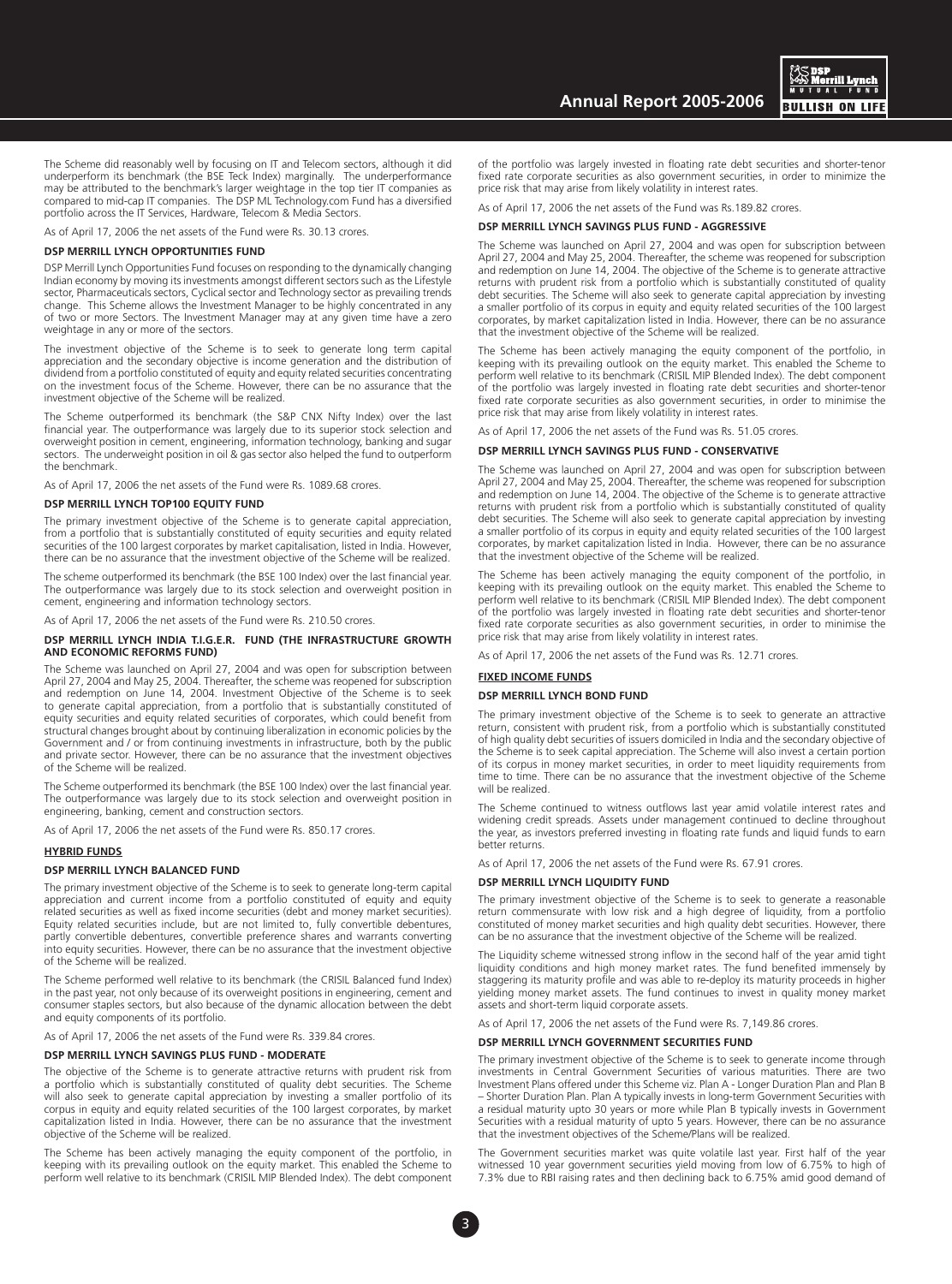

government bonds and comfortable liquidity conditions. However, second half of 2005 saw the 10 year yield moving up to 7.40% due to tight liquidity conditions following the IMD redemption. The duration of both Schemes was reduced considerably in response to volatile interest rates.

As of April 17, 2006 the net assets of the Fund (including Plan A and Plan B) were Rs. 49.45 crores.

# **DSP MERRILL LYNCH SHORT TERM FUND**

The primary investment objective of the Scheme is to generate income commensurate with prudent risk, from a portfolio constituting of money market securities, floating<br>rate debt securities and debt securities. However, there can be no assurance that the investment objective of the Scheme will be realized.

The Scheme continued to witness outflows last year amid volatile interest rates and widening credit spreads. Assets under management continued to decline throughout the year, as investors preferred investing in floating rate funds and liquid funds to earn better returns.

As of April 17, 2006 the net assets of the Fund were Rs. 78.15 crores.

#### **DSP MERRILL LYNCH FLOATING RATE FUND**

The primary investment objective of the Scheme is to seek to generate income commensurate with prudent risk, from a portfolio substantially constituted of floating rate securities and fixed rate debt securities swapped for floating rate returns. The Scheme may also invest in fixed rate debt securities. However, there can be no assurance that the investment objective of the Scheme will be realized.

The Scheme witnessed a significant growth in assets under management in the first half of 2005 as investors preferred investing in floating rate funds amid a volatile interest rate scenario. However, the second half of the year was tough for the fund as high money market rates lured investors away from floating rate funds to liquidity funds.

As of April 17, 2006 the net assets of the Fund were Rs. 1,074,12 crores.

# **FUTURE OUTLOOK**

# **DEBT MARKET**

We expect interest rates to exhibit a declining bias in the first half of the financial year. Comfortable liquidity conditions, range-bound inflation and a bright outlook for fundamental factors affecting interest rates are likely to keep interest rates lower in the second half.

#### **EQUITY MARKET**

We expect Financial Year (F.Y.) 2006-2007 to be a good year for equities as corporate earnings continue to grow at around 18%, while valuations are reasonable at 18x forward earnings. A significant increase in infrastructure spending coupled with the capital expenditure by the corporate sector and sustained growth in domestic consumption should contribute to GDP growth of around 7% during the F.Y. 2006-07. While our long - term view on the Indian markets is positive, we are cautious in the near term mainly due to higher commodity prices and hardening of interest rates globally.

# **INVESTOR SERVICES**

During the year, the AMC continued to provide innovative services and facilities for investors. The AMC opened new offices in Nagpur and Vashi (Navi Mumbai) apart from moving to new premises in Ahmedabad, Bangalore, Chandigarh, Chennai and Kolkatta. Registrars & Transfer Agents (CAMS) have also increased their reach to cater to investors of various cities and now have Investor Service Centres (ISCs) in 25 cities and Transaction Points (TPs) in 50 locations. CAMS have also shifted some of their ISCs like Madurai, Bangalore, Jamshedpur to larger premises.

The AMC introduced a new call centre during the year. The call centre is exclusive to DSP Merrill Lynch Mutual Fund clients and provides a host of services to investors and distributors through an advanced Interactive Voice Response (IVR) System. The call centre IVR can provide information on latest NAVs, Dividends, Load structure apart from providing account statements via email or fax or post for the convenience of the investors. Investors can also subscribe to the unique T-PIN facility which enables them to transact over telephone. Investors can reach the call centre from BSNL / MTNL lines using toll free number 1800 345 4499 or alternatively from other lines on 044 3048 2855.

On the services front, AMC started the concept of weekly Systematic Transfer Plan (STP) apart from offering STP on four dates of the month viz 1st / 7th / 14th and 21st of the month. Further, the AMC has launched a Change of Payment Mechanism Form for Systematic Investment Plan investors whereby they can modify the mode of payment for SIP / SSIP from cheques to auto debit and vice versa.

We encourage the investors to provide their valuable feedback via email on dspmlmf@ml.com or by reaching us on number 1800 345 4499 (Toll free from BSNL / MTNL Lines) or 044 3048 2855 from other lines.

# **DISTRIBUTION OF INCOME**

The fund has declared dividends in some of the Schemes during the Financial Year 2005-2006. Details are annexed and forms part of this Annual Report.

#### **UNCLAIMED DIVIDENDS AND REDEMPTION AMOUNTS**

Based on the feed back received from the bankers to the dividend / redemption account, the amount of dividends / redemption declared and remaining unclaimed (for more than six months) as on the balance sheet date are as under:

|                                                     |                 | <b>Unclaimed Dividends</b>                               |                 | <b>Unclaimed Redemptions</b>                             |
|-----------------------------------------------------|-----------------|----------------------------------------------------------|-----------------|----------------------------------------------------------|
| Scheme                                              | Amount<br>(Rs.) | No. of<br><b>Unclaimed</b><br>Drafts/<br><b>Warrants</b> | Amount<br>(Rs.) | No. of<br><b>Unclaimed</b><br>Drafts/<br><b>Warrants</b> |
| <b>DSPML Bond Fund</b>                              | 2,388,984       | 765                                                      | 257,781         | 17                                                       |
| <b>DSPML Equity Fund</b>                            | 530,926         | 127                                                      | 184,864         | 8                                                        |
| <b>DSPML Balanced Fund</b>                          | 266,458         | 71                                                       | 132,758         | 8                                                        |
| DSPML Technology.com Fund                           |                 |                                                          | 265,944         | 30                                                       |
| <b>DSPML Opportunities Fund</b>                     | 2,657,423       | 356                                                      | 1,623,635       | 25                                                       |
| <b>DSPML Short Term Fund</b>                        | 1,255           | 3                                                        |                 |                                                          |
| DSPML Top 100 Equity Fund                           | 116,559         | 36                                                       | 23,467          | 4                                                        |
| <b>DSPML Government</b><br>Securities Fund - Plan A | 1,379           | $\overline{2}$                                           |                 |                                                          |
| DSPML Floating Rate Fund                            | 787             | 5                                                        | 2,045           | 1                                                        |
| <b>DSPML Savings Plus Fund</b><br>- Moderate        | 124,171         | 424                                                      | 355,174         | 39                                                       |
| <b>DSPML Savings Plus Fund</b><br>- Aggressive      | 16,404          | 94                                                       | 110,002         | 3                                                        |
| <b>DSPML Savings Plus Fund</b><br>- Conservative    | 9,090           | 38                                                       | 20,618          | $\overline{2}$                                           |
| <b>DSPML Liquidity Fund</b>                         | 580             | 5                                                        |                 |                                                          |
| DSPML India T.I.G.E.R. Fund                         | 144,783         | 71                                                       | 158,476         | 13                                                       |
| <b>Grand Total</b>                                  | 6,258,799       | 1,997                                                    | 3,134,764       | 150                                                      |

Investors are requested to reconcile their bank account statements with the account statements sent by the Fund and contact in case of any non receipt of dividend / redemption proceeds.

# **LARGE HOLDING IN THE SCHEMES (i.e. in excess of 25% of the net assets)**

| Scheme                                                                           | No. of Investors | Percentage of<br>holding |
|----------------------------------------------------------------------------------|------------------|--------------------------|
| DSP Merrill Lynch Government Securities<br>l Fund - Plan B - Short Duration Plan |                  | 36.76%                   |

\* Holding as of March 31, 2006. However, based on quarterly average net assets the investor's holding is less than 25%.

# **STATUTORY DETAILS**

DSP Merrill Lynch Mutual Fund (the Fund) was set up as a Trust by the settlors, DSP Merrill Lynch Ltd. and Merrill Lynch Investment Managers LP, USA. The Sponsors to the Fund are DSP Merrill Lynch Ltd., HMK Investment Pvt. Ltd. and ADIKO Investment Pvt. Ltd (collectively). The Trustee and Investment Manager to the Fund are DSP Merrill Lynch Trustee Company Pvt. Ltd. and DSP Merrill Lynch Fund Managers Ltd. respectively. The Sponsors are not responsible or liable for any loss resulting from the operation of the Schemes of the Fund beyond their initial contribution (to the extent contributed) of Rs. 1 lakh for setting up the Fund, and such other accretions/additions to the same

The price and redemption value of the units, and income from them, can go up as well as down with fluctuations in the market value of its underlying investments.

On written request, present and prospective unitholder/investor can obtain copy of the trust deed, the annual report of the Fund /AMC at a price and the text of the relevant scheme.

Investors are requested to furnish the details of their bank account, if not already submitted, to the Fund/AMC as SEBI has made it mandatory to mention the bank account details on the redemption / dividend cheques. You will appreciate that this measure is in the interest of the investors as it is intended to prevent fraudulent encashment of cheques.

# **ACKNOWLEDGEMENTS**

The Trustees wish to thank the Government of India, the Securities and Exchange Board of India (SEBI), the Reserve Bank of India (RBI), and the Association of Mutual Funds in India (AMFI) for their support and directions.

The Trustees would also like to thanks its Fund's Auditors, Custodian, Registrar & Transfer agent, Bankers, Distributors, Brokers and all other service providers for their valuable support.

The Trustees also wish to thank all unitholders for their strong support.

**For and on behalf of the Board of DSP Merrill Lynch Trustee Company Private Limited**

#### **Shitin D. Desai**

*Chairman* Place: Mumbai Date: 27<sup>th</sup> April 2006

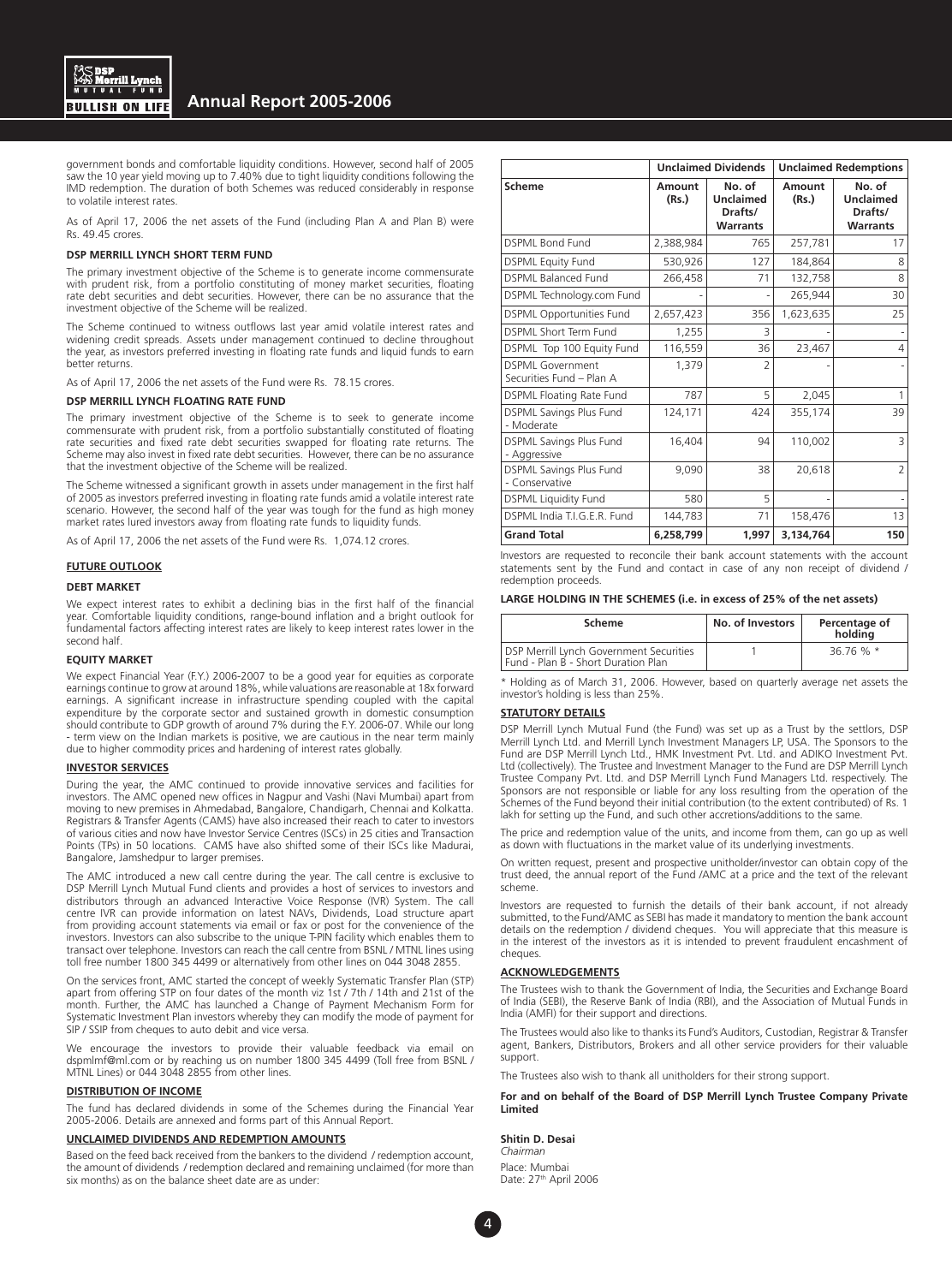

# **DIVIDEND DECLARED IN 2005-2006**

# **EQUITY FUNDS**

| <b>DSPML EQUITY FUND *</b> |       |  |
|----------------------------|-------|--|
|                            |       |  |
| 19-Dec-05                  | 6.00  |  |
| 14-Jun-05                  | 4.00  |  |
| Total                      | 10.00 |  |

| <b>DSPML OPPORTUNITIES FUND *</b> |      |  |
|-----------------------------------|------|--|
| 24-Jan-06                         | 5.00 |  |
| Total                             | 5.00 |  |

| DSPML T.I.G.E.R. FUND * |      |  |
|-------------------------|------|--|
| 11-April-05             | 1.50 |  |
| 27-Feb-06               | 4.50 |  |
| Total                   | 6.00 |  |

# **HYBRID FUNDS**

| DSPML SAVINGS PLUS MODERATE: Quarterly Dividend ** |                  |          |
|----------------------------------------------------|------------------|----------|
|                                                    | Individual & HUF | Others   |
| 28-Jun-05                                          | 0.114010         | 0.106174 |
| 28-Sep-05                                          | 0.263100         | 0.245018 |
| 28-Dec-05                                          | 0.175400         | 0.163345 |
| 28-Mar-06                                          | 0.263100         | 0.245018 |
| Total                                              | 0.815610         | 0.759555 |

| DSPML SAVINGS PLUS MODERATE: Monthly Dividend ** |                  |          |
|--------------------------------------------------|------------------|----------|
|                                                  | Individual & HUF | Others   |
| 28-Apr-05                                        | 0.021925         | 0.020418 |
| 27-May-05                                        | 0.035080         | 0.032669 |
| 28-Jun-05                                        | 0.057005         | 0.053087 |
| $27 - 11 - 05$                                   | 0.087700         | 0.081673 |
| 26-Aug-05                                        | 0.057005         | 0.053087 |
| 28-Sep-05                                        | 0.118395         | 0.110258 |
| 28-Nov-05                                        | 0.078930         | 0.073505 |
| 28-Dec-05                                        | 0.096470         | 0.089840 |
| 27-Jan-06                                        | 0.070160         | 0.065338 |
| 28-Feb-06                                        | 0.061390         | 0.057171 |
| 28-Mar-06                                        | 0.131550         | 0.122509 |
| Total                                            | 0.815610         | 0.759555 |

| DSPML SAVINGS PLUS CONSERVATIVE: Monthly Dividend ** |                  |          |
|------------------------------------------------------|------------------|----------|
|                                                      | Individual & HUF | Others   |
| 28-Apr-05                                            | 0.013155         | 0.012251 |
| 27-May-05                                            | 0.026310         | 0.024502 |
| 28-Jun-05                                            | 0.048235         | 0.044920 |
| 27-Jul-05                                            | 0.061390         | 0.057171 |
| 26-Aug-05                                            | 0.043850         | 0.040836 |
| 28-Sep-05                                            | 0.096470         | 0.089840 |
| 28-Nov-05                                            | 0.070160         | 0.065338 |
| 28-Dec-05                                            | 0.061390         | 0.057171 |
| 27-Jan-06                                            | 0.052620         | 0.049004 |
| 28-Feb-06                                            | 0.043850         | 0.040836 |
| 28-Mar-06                                            | 0.052620         | 0.049004 |
| Total                                                | 0.570050         | 0.530873 |

| DSPML SAVINGS PLUS CONSERVATIVE: Quarterly Dividend ** |                  |          |  |
|--------------------------------------------------------|------------------|----------|--|
|                                                        | Individual & HUF | Others   |  |
| 28-Jun-05                                              | 0.087700         | 0.081673 |  |
| 28-Sep-05                                              | 0.201710         | 0.187847 |  |
| 28-Dec-05                                              | 0.131550         | 0.122509 |  |
| 28-Mar-06                                              | 0.149090         | 0.138844 |  |
| Total                                                  | 0.570050         | 0.530873 |  |

| DSPML SAVINGS PLUS AGGRESSIVE: Monthly Dividend ** |                  |          |
|----------------------------------------------------|------------------|----------|
|                                                    | Individual & HUF | Others   |
| 28-Apr-05                                          | 0.030695         | 0.028585 |
| 27-May-05                                          | 0.043850         | 0.040836 |
| 28-Jun-05                                          | 0.065775         | 0.061254 |
| 27-Jul-05                                          | 0.114010         | 0.106174 |
| 26-Aug-05                                          | 0.070160         | 0.065338 |
| 28-Sep-05                                          | 0.122780         | 0.114342 |
| 28-Nov-05                                          | 0.087700         | 0.081673 |
| 28-Dec-05                                          | 0.13155          | 0.122509 |
| 27-Jan-06                                          | 0.087700         | 0.081673 |
| 28-Feb-06                                          | 0.078930         | 0.073505 |
| 28-Mar-06                                          | 0.175400         | 0.163345 |
| Total                                              | 1.008550         | 0.939234 |

| DSPML SAVINGS PLUS AGGRESSIVE: Quarterly Dividend ** |                  |          |
|------------------------------------------------------|------------------|----------|
|                                                      | Individual & HUF | Others   |
| 28-Jun-05                                            | 0.140320         | 0.130676 |
| 28-Sep-05                                            | 0.306950         | 0.285854 |
| 28-Dec-05                                            | 0.219250         | 0.204182 |
| 28-Mar-06                                            | 0.342030         | 0.318523 |
| Total                                                | 1.008550         | 0.939235 |

# **FIXED INCOME FUNDS**

| DSPML LIQUIDITY FUND: Weekly Dividend ** |                  |          |
|------------------------------------------|------------------|----------|
|                                          | Individual & HUF | Others   |
| During F.Y. 2005-2006                    | 0.617989         | 0.575512 |

| DSPML LIQUIDITY FUND: Institutional Weekly Dividend** |                  |          |
|-------------------------------------------------------|------------------|----------|
|                                                       | Individual & HUF | Others   |
| During F.Y. 2005-2006                                 | 18.789801        | 17498423 |

| DSPML LIQUIDITY FUND: Daily Dividend ** |                  |         |
|-----------------------------------------|------------------|---------|
|                                         | Individual & HUF | Others  |
| During F.Y. 2005-2006                   | 0.492406         | 0458554 |

| DSPML LIQUIDITY FUND: Institutional Daily Dividend ** |                  |           |
|-------------------------------------------------------|------------------|-----------|
|                                                       | Individual & HUF | Others    |
| During F.Y. 2005-2006                                 | 18 921241        | 17 621286 |

| DSPML GOVERNMENT SECURITIES FUND PLAN A: Dividend ** |                  |          |
|------------------------------------------------------|------------------|----------|
|                                                      | Individual & HUF | Others   |
| 28-Sep-05                                            | 0.219250         | 0.204182 |
| 28-Mar-06                                            | 0.175400         | 0.163345 |
| Total                                                | 0.394650         | 0.367527 |

| DSPML GOVERNMENT SECURITIES FUND PLAN A: Monthly Dividend ** |                  |          |
|--------------------------------------------------------------|------------------|----------|
|                                                              | Individual & HUF | Others   |
| 27-May-05                                                    | 0.087700         | 0.081673 |
| 28-Jun-05                                                    | 0.105240         | 0.098007 |
| 28-Sep-05                                                    | 0.026310         | 0.024502 |
| 28-Nov-05                                                    | 0.078930         | 0.073505 |
| 28-Dec-05                                                    | 0.026310         | 0.024502 |
| 28-Feb-06                                                    | 0.035080         | 0.032669 |
| 28-Mar-06                                                    | 0.035080         | 0.032669 |
| Total                                                        | 0.394650         | 0.367527 |

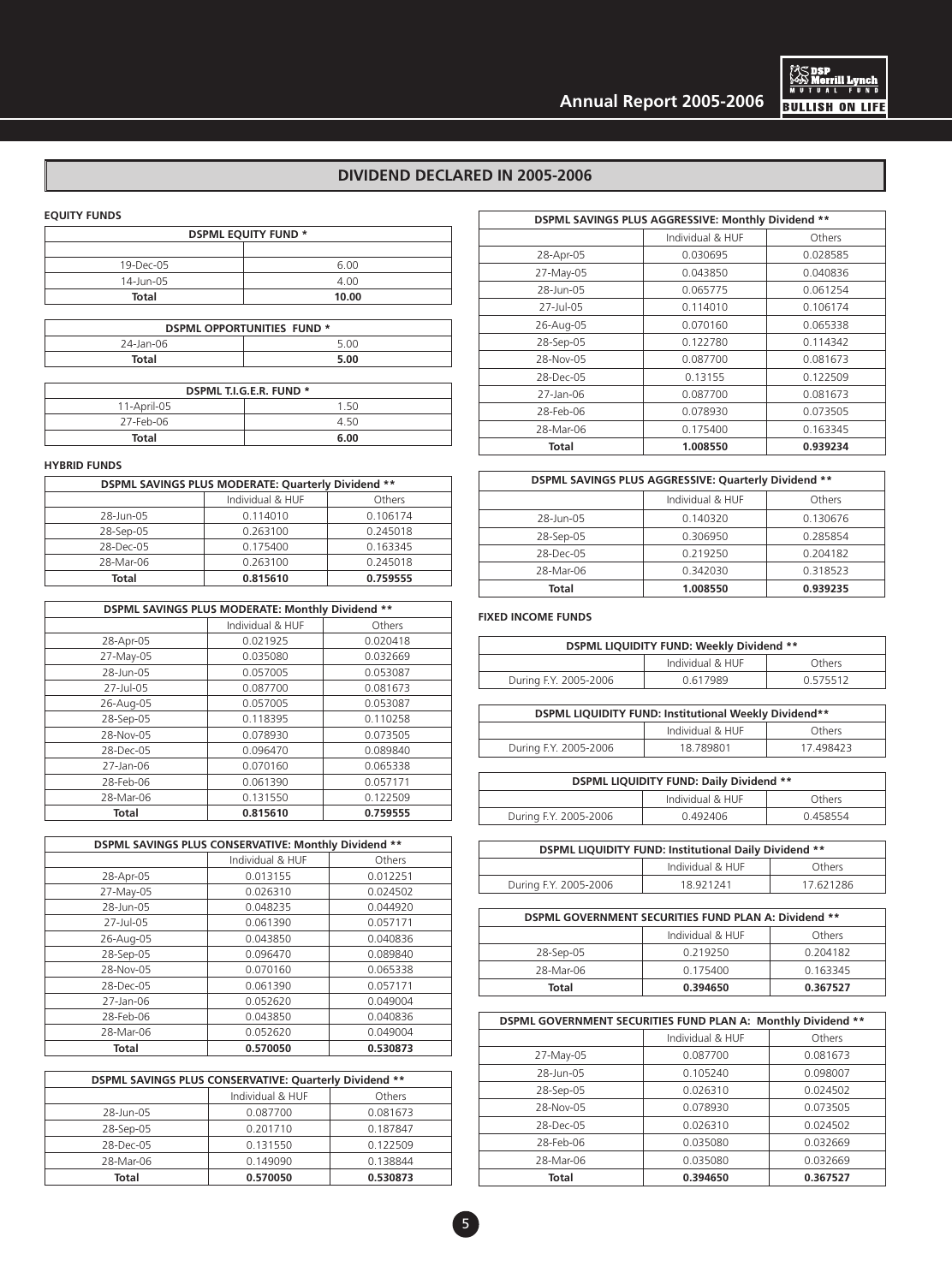

| DSPML GOVERNMENT SECURITIES FUND PLAN B: Dividend ** |                  |          |
|------------------------------------------------------|------------------|----------|
|                                                      | Individual & HUF | Others   |
| 28-Sep-05                                            | 0.219250         | 0.204182 |
| 28-Mar-06                                            | 0.219250         | 0.204182 |
| Total                                                | 0.438500         | 0.408364 |

| DSPML GOVERNMENT SECURITIES FUND PLAN B: Monthly Dividend ** |                  |          |
|--------------------------------------------------------------|------------------|----------|
|                                                              | Individual & HUF | Others   |
| 28-Mar-06                                                    | 0.087700         | 0.081673 |
| Total                                                        | 0.087700         | 0.081673 |

| DSPML SHORT TERM FUND: Weekly Dividend ** |                   |         |
|-------------------------------------------|-------------------|---------|
|                                           | Individuals & HUF | Others  |
| During F.Y. 2005-2006                     | 0.438783          | 0408624 |
|                                           |                   |         |

| DSPML SHORT TERM FUND: Monthly Dividend ** |                  |          |
|--------------------------------------------|------------------|----------|
|                                            | Individual & HUF | Others   |
| 27-May-05                                  | 0.052620         | 0.049004 |
| 28-Jun-05                                  | 0.035080         | 0.032669 |
| 28-Sep-05                                  | 0.087700         | 0.081673 |
| 28-Nov-05                                  | 0.061390         | 0.057171 |
| 28-Dec-05                                  | 0.021925         | 0.020418 |
| 27-Jan-06                                  | 0.021925         | 0.020418 |
| 28-Feb-06                                  | 0.03508          | 0.032669 |
| 28-Mar-06                                  | 0.030695         | 0.028585 |
| <b>Total</b>                               | 0.346415         | 0.322607 |

| DSPML SHORT TERM FUND: Dividend ** |                   |          |
|------------------------------------|-------------------|----------|
|                                    | Individuals & HUF | Others   |
| 28-Jun-05                          | 0.087700          | 0.081673 |
| 28-Sep-05                          | 0.087700          | 0.081673 |
| 28-Dec-05                          | 0.083315          | 0.077589 |
| 28-Mar-06                          | 0.087700          | 0.081673 |
| Total                              | 0.346415          | 0.322608 |

| DSPML FLOATING RATE FUND: Weekly Dividend ** |         |          |  |  |  |
|----------------------------------------------|---------|----------|--|--|--|
| Individual & HUF<br>Others                   |         |          |  |  |  |
| During F.Y. 2005-2006                        | 0482842 | 0.449656 |  |  |  |

| DSPML FLOATING RATE FUND: Institutional Weekly Dividend ** |                            |           |  |  |  |  |
|------------------------------------------------------------|----------------------------|-----------|--|--|--|--|
|                                                            | Individual & HUF<br>Others |           |  |  |  |  |
| During F.Y. 2005-2006                                      | 21.661680                  | 20 172928 |  |  |  |  |

| DSPML FLOATING RATE FUND: Daily Dividend ** |         |          |  |  |  |
|---------------------------------------------|---------|----------|--|--|--|
| Individual & HUF<br>Others                  |         |          |  |  |  |
| During F.Y. 2005-2006                       | 0472510 | 0.440031 |  |  |  |

| DSPML FLOATING RATE FUND: Institutional Daily Dividend ** |           |           |  |  |  |
|-----------------------------------------------------------|-----------|-----------|--|--|--|
| Individual & HUF<br>Others                                |           |           |  |  |  |
| During F.Y. 2005-2006                                     | 21 789689 | 20 292133 |  |  |  |

| DSPML FLOATING RATE FUND: Dividend ** |          |          |  |  |  |
|---------------------------------------|----------|----------|--|--|--|
| Individuals & HUF<br>Others           |          |          |  |  |  |
| 28-Jun-05                             | 0.105240 | 0.098007 |  |  |  |
| 28-Sep-05                             | 0.114010 | 0.106174 |  |  |  |
| 28-Dec-05                             | 0.087700 | 0.081673 |  |  |  |
| 28-Mar-06                             | 0.087700 | 0.081673 |  |  |  |
| Total<br>0.394650<br>0.367527         |          |          |  |  |  |

| DSPML FLOATING RATE FUND: Institutional Dividend ** |                            |          |  |  |  |  |  |
|-----------------------------------------------------|----------------------------|----------|--|--|--|--|--|
|                                                     | Individual & HUF<br>Others |          |  |  |  |  |  |
| 28-Dec-05                                           | 1.754001                   | 1.633453 |  |  |  |  |  |
| Total<br>1.633453<br>1.754001                       |                            |          |  |  |  |  |  |

| DSPML BOND FUND: Monthly Dividend ** |                            |          |  |  |  |  |  |
|--------------------------------------|----------------------------|----------|--|--|--|--|--|
|                                      | Individual & HUF<br>Others |          |  |  |  |  |  |
| 27-May-05                            | 0.087700                   | 0.081673 |  |  |  |  |  |
| 27-Jul-05                            | 0.043850                   | 0.040836 |  |  |  |  |  |
| 28-Sep-05                            | 0.043850                   | 0.040836 |  |  |  |  |  |
| 28-Nov-05                            | 0.043850                   | 0.040836 |  |  |  |  |  |
| 28-Feb-06                            | 0.026310                   | 0.024502 |  |  |  |  |  |
| Total                                | 0.24556<br>0.228683        |          |  |  |  |  |  |

| DSPML BOND FUND: Dividend **  |          |          |  |  |  |  |
|-------------------------------|----------|----------|--|--|--|--|
| Individuals & HUF<br>Others   |          |          |  |  |  |  |
| 28-Jun-05                     | 0.131550 | 0.122509 |  |  |  |  |
| 28-Sep-05                     | 0.043850 | 0.040836 |  |  |  |  |
| 28-Dec-05                     | 0.043850 | 0.040836 |  |  |  |  |
| Total<br>0.219250<br>0.204181 |          |          |  |  |  |  |

# **FIXED TERM PLANS (CLOSED ENDED SCHEMES)**

| Series    | Date      | Individuals & HUF | Others   |
|-----------|-----------|-------------------|----------|
| Series 1  | 15-Feb-06 | 0.127165          | 0.118425 |
| Series 1A | 22-Mar-06 | 0.137689          | 0.128226 |
| Series 1B | 28-Mar-06 | 4.385003          | 4.083633 |
| Series 2  | 28-Mar-06 | 0.07016           | 0.065338 |
| Series 3  | 28-Mar-06 | 0.15786           | 0.147011 |

# **Note:**

# **1. EQUITY SCHEMES \***

 Post declaration of the dividend, the NAV of the Scheme will fall to the extent of the dividend payout.

# **2. DEBT SCHEMES \*\***

 Post declaration of the dividend, the NAV of the Scheme will fall to the extent of the dividend payout and distribution tax, surcharge and cess.

**3.** All dividends are calculated on a face value of Rs. 10 per unit. Past performance may or may not sustain in future.

 In case of Weekly Dividend and Daily Dividend Options, consolidated amount of dividend declared during the Financial Year 2005-2006 is reported.

6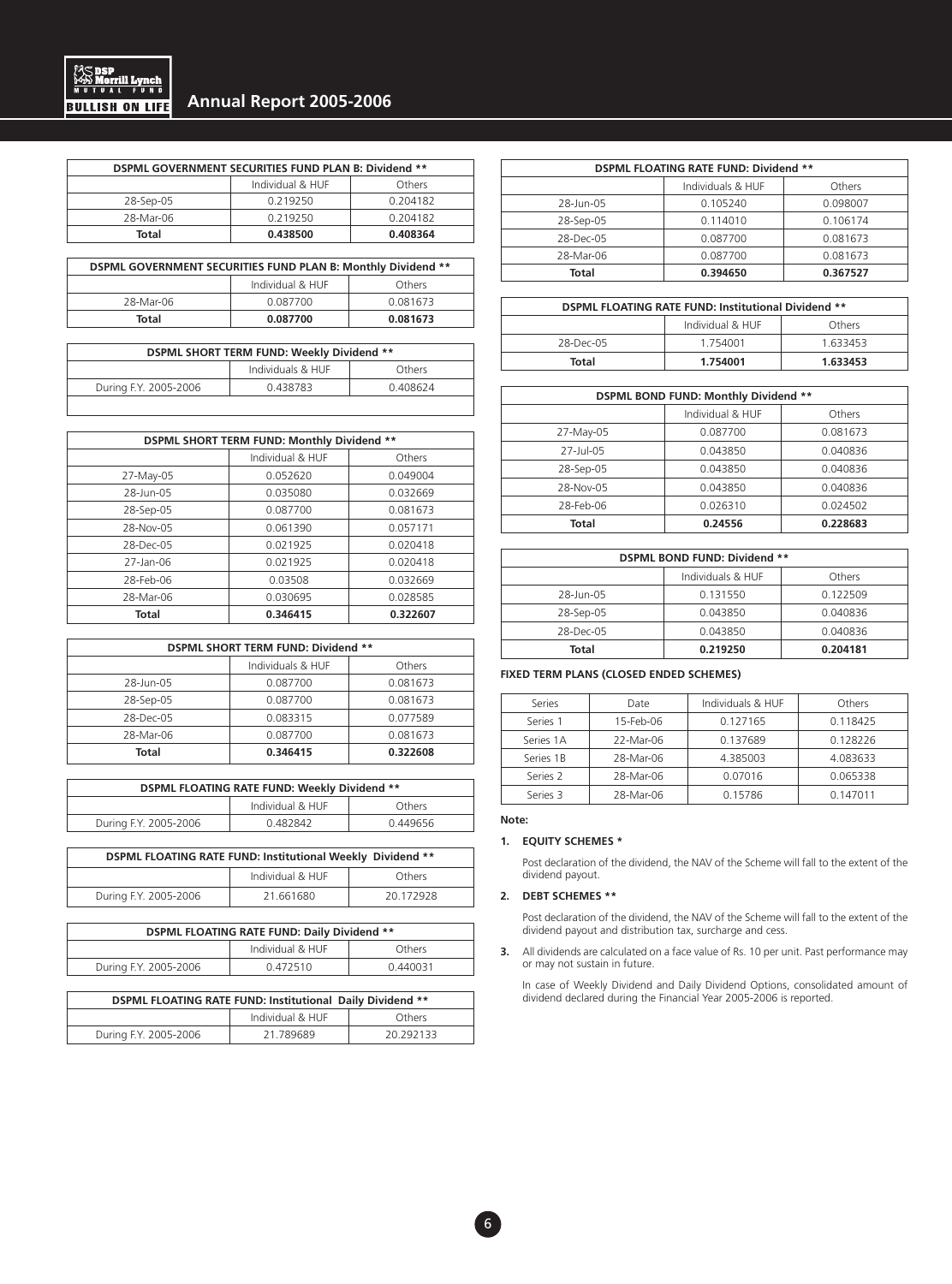

# **CONSOLIDATED AUDITORS' REPORT**

#### To the Trustee of

# **DSP MERRILL LYNCH MUTUAL FUND**

We have audited the attached balance sheets of the schemes mentioned below (collectively 'the Schemes') as at the dates mentioned below and the revenue accounts for the period ended on that date annexed thereto. These financial statements are the responsibility of the management of DSP Merrill Lynch Fund Managers Limited, the Schemes' asset managers. Our responsibility is to express an opinion on these financial statements based on our audit. Presentation of these separate Balance Sheets, Revenue Accounts and Cash Flow statements, in a columnar form is not intended to indicate that they bear any relation to each other, or are interdependent or comparable in any way.

| DSP Merrill Lynch Mutual Fund - Fixed Term Plan - Series 1  | February 16, 2006 |
|-------------------------------------------------------------|-------------------|
| DSP Merrill Lynch Mutual Fund - Fixed Term Plan - Series 1A | March 23, 2006    |
| DSP Merrill Lynch Mutual Fund - Fixed Term Plan - Series 1B | March 31, 2006    |
| DSP Merrill Lynch Mutual Fund - Fixed Term Plan - Series 2  | March 31, 2006    |
| DSP Merrill Lynch Mutual Fund - Fixed Term Plan - Series 3  | March 31, 2006    |
| DSP Merrill Lynch Mutual Fund - Fixed Term Plan - Series 1C | March 31, 2006    |
| DSP Merrill Lynch Mutual Fund - Fixed Term Plan - Series 3A | March 31, 2006    |

We conducted our audit in accordance with auditing standards generally accepted in India. Those standards require that we plan and perform the audit to obtain reasonable assurance about whether the financial statements are free of material misstatement. An audit includes examining, on a test basis, evidence supporting the amounts and disclosures in the financial statements. An audit also includes assessing the accounting principles used and significant estimates made by management, as well as evaluating the overall financial statement presentation. We believe that our audit provides a reasonable basis for our opinion.

#### **We report that:**

- i. We have obtained all the information and explanations, which, to the best of our knowledge and belief, were necessary for the purposes of our audit.
- ii. The balance sheets and revenue accounts dealt with by this report are in agreement with the books of account.
- iii. In our opinion, the balance sheets and revenue accounts dealt with by this report have been prepared in conformity with the accounting policies and standards specified in the Eighth, Ninth and Tenth Schedules to the Securities and Exchange Board of India (Mutual Funds) Regulations, 1996 ('the Regulations').
- iv. In our opinion, and on the basis of information and explanations given to us, the methods used to value non traded securities, where applicable, as at the balance sheet date, in accordance with the Regulations and other guidelines issued by the Securities and Exchange Board of India as applicable and approved by the Board of Directors of DSP Merrill Lynch Trustee Company Private Limited, are fair and reasonable.
- v. In our opinion, and to the best of our information and according to the explanations given to us, the said financial statements give the information required by the Regulations as applicable, and give a true and fair view in conformity with the accounting principles generally accepted in India:
	- a) in the case of the balance sheets, of the state of affairs of the Schemes as at the dates mentioned above; and
	- b) in the case of the revenue accounts, of the surplus/deficit, as applicable, for the period ended on that date.

**For S.R. BATLIBOI & CO. Chartered Accountants**

per **Hemal Shah** *Partner* Membership No.: 42650 Mumbai, April 27, 2006

7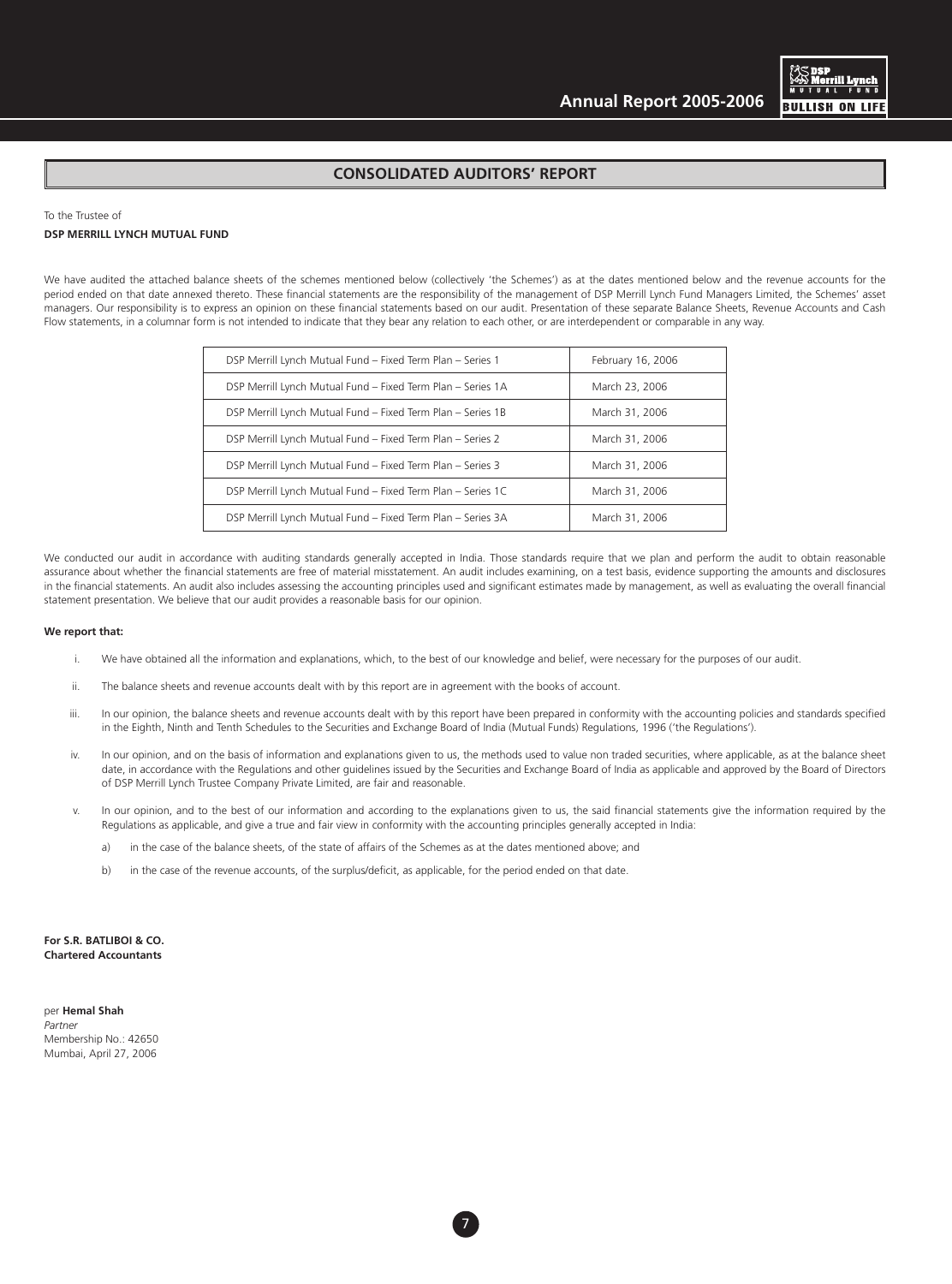

# **DSP MERRILL LYNCH MUTUAL FUND BALANCE SHEET AS AT MARCH 31, 2006 FIXED TERM PLANS (FTP) : CLOSED ENDED SCHEMES**

|                                              |                | <b>DSP Merrill</b><br>Lynch<br><b>FTP-Series 1</b> | <b>DSP Merrill</b><br>Lynch<br>FTP- Series 1A | <b>DSP Merrill</b><br>Lynch<br>FTP- Series 1B | <b>DSP Merrill</b><br>Lynch<br><b>FTP-Series 2</b> | <b>DSP Merrill</b><br>Lynch<br>FTP- Series 3 | <b>DSP Merrill</b><br>Lynch<br>FTP- Series 1C | <b>DSP Merrill</b><br>Lynch<br>FTP- Series 3A |
|----------------------------------------------|----------------|----------------------------------------------------|-----------------------------------------------|-----------------------------------------------|----------------------------------------------------|----------------------------------------------|-----------------------------------------------|-----------------------------------------------|
|                                              | Schedule       | As at<br>16.02.2006<br><b>Rupees</b>               | As at<br>23.03.2006<br><b>Rupees</b>          | As at<br>31.03.2006<br><b>Rupees</b>          | As at<br>31.03.2006<br><b>Rupees</b>               | As at<br>31.03.2006<br><b>Rupees</b>         | As at<br>31.03.2006<br><b>Rupees</b>          | As at<br>31.03.2006<br><b>Rupees</b>          |
| <b>LIABILITIES</b>                           |                |                                                    |                                               |                                               |                                                    |                                              |                                               |                                               |
| Unit Capital                                 |                | 2,449,802,662                                      | 4,812,724,739                                 | 3,890,931,919                                 | 2,218,194,139                                      | 1,539,066,171                                | 3,639,767,217                                 | 2,526,830,726                                 |
| Reserves & Surplus                           | $\overline{2}$ | 8,809,893                                          | 6,021,526                                     | 7,638,632                                     | 3,661,969                                          | 28,956,203                                   | 6,472,388                                     | 4,365,803                                     |
| <b>Current Liabilities</b><br>and Provisions | 3              | 28,278,711                                         | 72,541,691                                    | 3,785,339                                     | 11,273,221                                         | 588,706                                      | 2,506,124                                     | 3,328                                         |
|                                              |                | 2,486,891,266                                      | 4,891,287,956                                 | 3,902,355,890                                 | 2,233,129,329                                      | 1,568,611,080                                | 3,648,745,729                                 | 2,531,199,857                                 |
| <b>ASSETS</b>                                |                |                                                    |                                               |                                               |                                                    |                                              |                                               |                                               |
| Investments                                  | 4              |                                                    | 491,760,000                                   | 3,205,563,750                                 | 2,165,093,561                                      | 1,506,913,200                                | 2,936,175,000                                 | 2,409,648,700                                 |
| Deposits                                     | 5              |                                                    |                                               | 650,000,000                                   |                                                    |                                              | 650,000,000                                   |                                               |
| Other Current<br>Assets                      | 6              | 2,486,891,266                                      | 4,399,527,956                                 | 46,792,140                                    | 68,035,768                                         | 61,697,880                                   | 62,570,729                                    | 121,551,157                                   |
|                                              |                | 2,486,891,266                                      | 4,891,287,956                                 | 3,902,355,890                                 | 2,233,129,329                                      | 1,568,611,080                                | 3,648,745,729                                 | 2,531,199,857                                 |

Notes to Accounts 8

The schedules referred to the above and the notes to accounts form an integral part of the accounts.

As per our attached report of even date.

| For S.R. Batliboi & Co.<br><b>Chartered Accountants</b> | For DSP Merrill Lynch Trustee Company<br><b>Private Limited</b> |                          | For DSP Merrill Lynch Fund Managers Limited |                                   |                                                                    |
|---------------------------------------------------------|-----------------------------------------------------------------|--------------------------|---------------------------------------------|-----------------------------------|--------------------------------------------------------------------|
| per Hemal Shah<br>Partner<br>Membership No. 42650       | Shitin D. Desai<br>Chairman                                     | S. S. Thakur<br>Director | Hemendra Kothari<br>Chairman                | K. R. V. Subrahmanian<br>Director | <b>Naganath Sundaresan</b><br>President & Chief Investment Officer |
| Mumbai, April 27, 2006                                  | Mumbai, April 27, 2006                                          |                          | Mumbai, April 27, 2006                      |                                   | <b>Dhawal Dalal</b><br><b>Fund Manager</b>                         |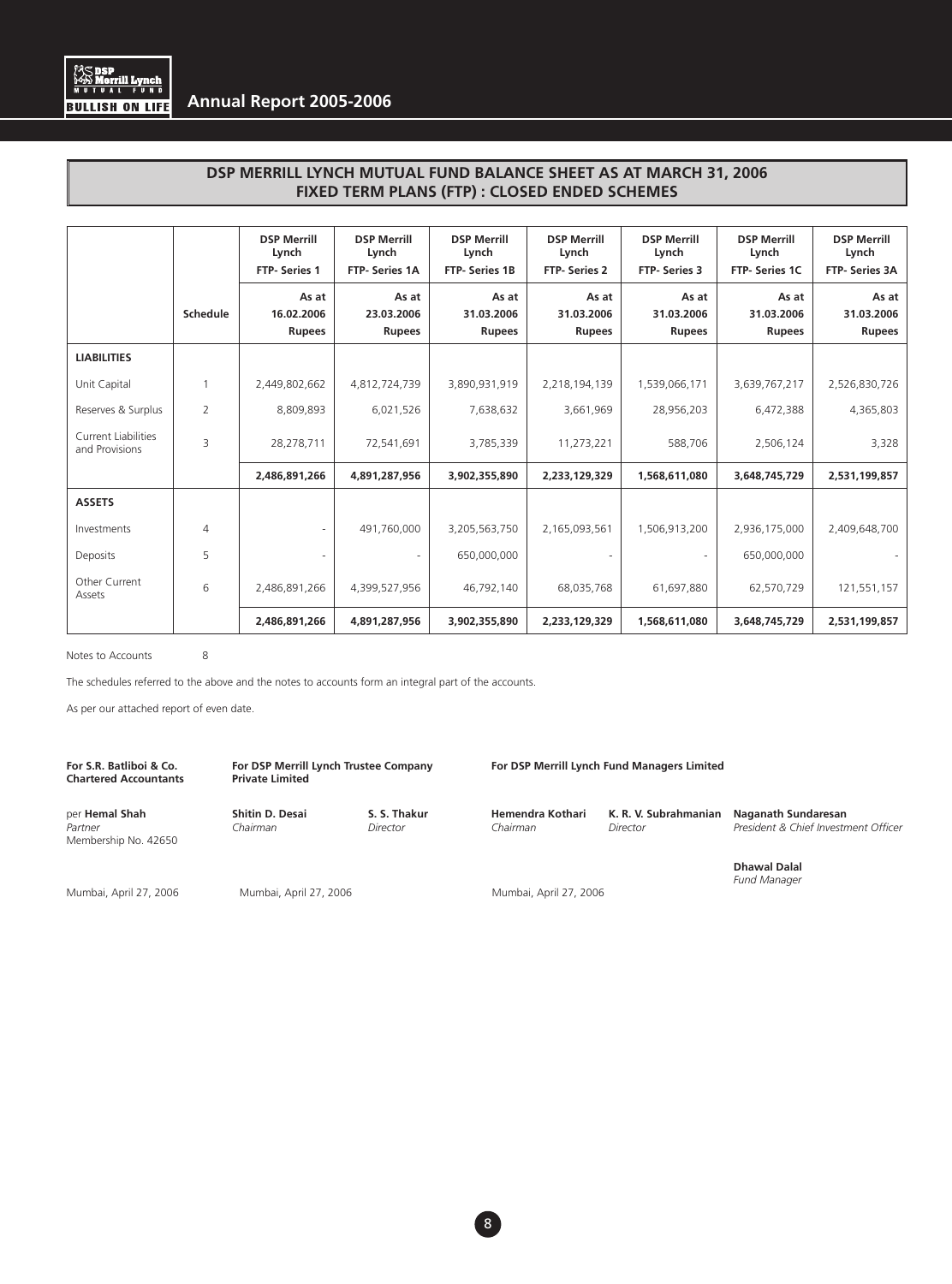

# **DSP MERRILL LYNCH MUTUAL FUND REVENUE ACCOUNT FOR THE PERIOD ENDED MARCH 31, 2006 FIXED TERM PLANS (FTP) : CLOSED ENDED SCHEMES**

|                                                              |                 | <b>DSP Merrill</b><br>Lynch<br>FTP- Series 1       | <b>DSP Merrill</b><br>Lynch<br>FTP- Series 1A | <b>DSP Merrill</b><br>Lynch<br>FTP- Series 1B | <b>DSP Merrill</b><br>Lynch<br>FTP- Series 2 | <b>DSP Merrill</b><br>Lynch<br>FTP- Series 3 | <b>DSP Merrill</b><br>Lynch<br>FTP- Series 1C      | <b>DSP Merrill</b><br>Lynch<br>FTP- Series 3A |
|--------------------------------------------------------------|-----------------|----------------------------------------------------|-----------------------------------------------|-----------------------------------------------|----------------------------------------------|----------------------------------------------|----------------------------------------------------|-----------------------------------------------|
|                                                              | <b>Schedule</b> | <b>Period ended</b><br>16.02.2006<br><b>Rupees</b> | Period ended<br>23.03.2006<br><b>Rupees</b>   | Period ended<br>31.03.2006<br><b>Rupees</b>   | Period ended<br>31.03.2006<br><b>Rupees</b>  | Period ended<br>31.03.2006<br><b>Rupees</b>  | <b>Period ended</b><br>31.03.2006<br><b>Rupees</b> | Period ended<br>31.03.2006<br><b>Rupees</b>   |
| <b>INCOME &amp; GAINS</b>                                    |                 |                                                    |                                               |                                               |                                              |                                              |                                                    |                                               |
| Interest                                                     | $\overline{7}$  | 38,626,210                                         | 81,613,979                                    | 25,358,076                                    | 21,353,023                                   | 33,111,110                                   | 6,478,598                                          | 4,428,414                                     |
| Miscellaneous Income                                         |                 | 59,979                                             |                                               |                                               |                                              |                                              |                                                    |                                               |
|                                                              |                 | 38,686,189                                         | 81,613,979                                    | 25,358,076                                    | 21,353,023                                   | 33,111,110                                   | 6,478,598                                          | 4,428,414                                     |
| <b>EXPENSES &amp; LOSSES</b>                                 |                 |                                                    |                                               |                                               |                                              |                                              |                                                    |                                               |
| Management fees                                              |                 | 1,505,691                                          | 3,326,929                                     | 466,563                                       | 705,820                                      | 929,420                                      |                                                    |                                               |
| Transfer agents fees and expenses                            |                 | 161,515                                            | 318,795                                       | 64,770                                        | 66,547                                       | 128,028                                      |                                                    |                                               |
| Custodian fees and Transaction<br>charges                    |                 | 105,525                                            | 265,936                                       | 40,303                                        | 60,621                                       | 102,561                                      | 3,306                                              | 2,480                                         |
| Trusteeship fees                                             |                 | 25,000                                             | 38,100                                        |                                               |                                              | 12,200                                       |                                                    |                                               |
| Marketing expenses                                           |                 | 32,077                                             | 578,575                                       | 117,549                                       |                                              | 232,356                                      |                                                    |                                               |
| Payment to Auditor                                           |                 |                                                    |                                               |                                               |                                              |                                              |                                                    |                                               |
| Audit fees                                                   |                 | 27,550                                             | 27,550                                        | 5,438                                         | 10,167                                       | 31,807                                       |                                                    |                                               |
| Other matters including<br>reimbursement of expenses         |                 |                                                    |                                               |                                               |                                              |                                              |                                                    |                                               |
| Other operating expenses                                     |                 | 4,305                                              | 3,690                                         | 1,445                                         | 1,903                                        | 3,293                                        | 2,966                                              | 1,106                                         |
| Loss on sale/redemption of<br>investments (net)              |                 | 138,812                                            | 153,360                                       |                                               | 654,429                                      | 3,103                                        |                                                    |                                               |
| Loss on inter-scheme sale of<br>Investments (net)            |                 |                                                    | 488,394                                       |                                               |                                              |                                              |                                                    |                                               |
| Change in net unrealised loss in the<br>value of investments |                 |                                                    |                                               |                                               |                                              | 2,600,800                                    |                                                    | 59,000                                        |
|                                                              |                 | 2,000,475                                          | 5,201,329                                     | 696.068                                       | 1,499,487                                    | 4,043,568                                    | 6.272                                              | 62,586                                        |
| Excess of income and gains over<br>expenses and losses       |                 | 36,685,714                                         | 76,412,650                                    | 24,662,008                                    | 19,853,536                                   | 29,067,542                                   | 6,472,326                                          | 4,365,828                                     |
| Income available for<br>appropriation                        |                 | 36,685,714                                         | 76,412,650                                    | 24,662,008                                    | 19,853,536                                   | 29,067,542                                   | 6,472,326                                          | 4,365,828                                     |
| Appropriation                                                |                 |                                                    |                                               |                                               |                                              |                                              |                                                    |                                               |
| Income Distributed during the<br>period                      |                 | 22,550,564                                         | 57,543,781                                    | 13,962,933                                    | 13,448,897                                   | 55,400                                       |                                                    |                                               |
| Tax on income distributed during<br>the period               |                 | 5,019,035                                          | 12,812,593                                    | 3,013,905                                     | 2,699,395                                    | 12,099                                       |                                                    |                                               |
| <b>Retained Surplus carried forward</b><br>to Balance sheet  |                 | 9,116,115                                          | 6,056,276                                     | 7,685,170                                     | 3,705,244                                    | 29,000,043                                   | 6,472,326                                          | 4,365,828                                     |

Notes to Accounts 8

The schedules referred to the above and the notes to accounts form an integral part of the accounts.

As per our attached report of even date.

| For S.R. Batliboi & Co.<br><b>Chartered Accountants</b>  | For DSP Merrill Lynch Trustee Company<br><b>Private Limited</b> |                          | For DSP Merrill Lynch Fund Managers Limited |                                   |                                                             |  |
|----------------------------------------------------------|-----------------------------------------------------------------|--------------------------|---------------------------------------------|-----------------------------------|-------------------------------------------------------------|--|
| per <b>Hemal Shah</b><br>Partner<br>Membership No. 42650 | <b>Shitin D. Desai</b><br>Chairman                              | S. S. Thakur<br>Director | Hemendra Kothari<br>Chairman                | K. R. V. Subrahmanian<br>Director | Naganath Sundaresan<br>President & Chief Investment Officer |  |
| Mumbai, April 27, 2006                                   | Mumbai, April 27, 2006                                          |                          | Mumbai, April 27, 2006                      |                                   | <b>Dhawal Dalal</b><br><b>Fund Manager</b>                  |  |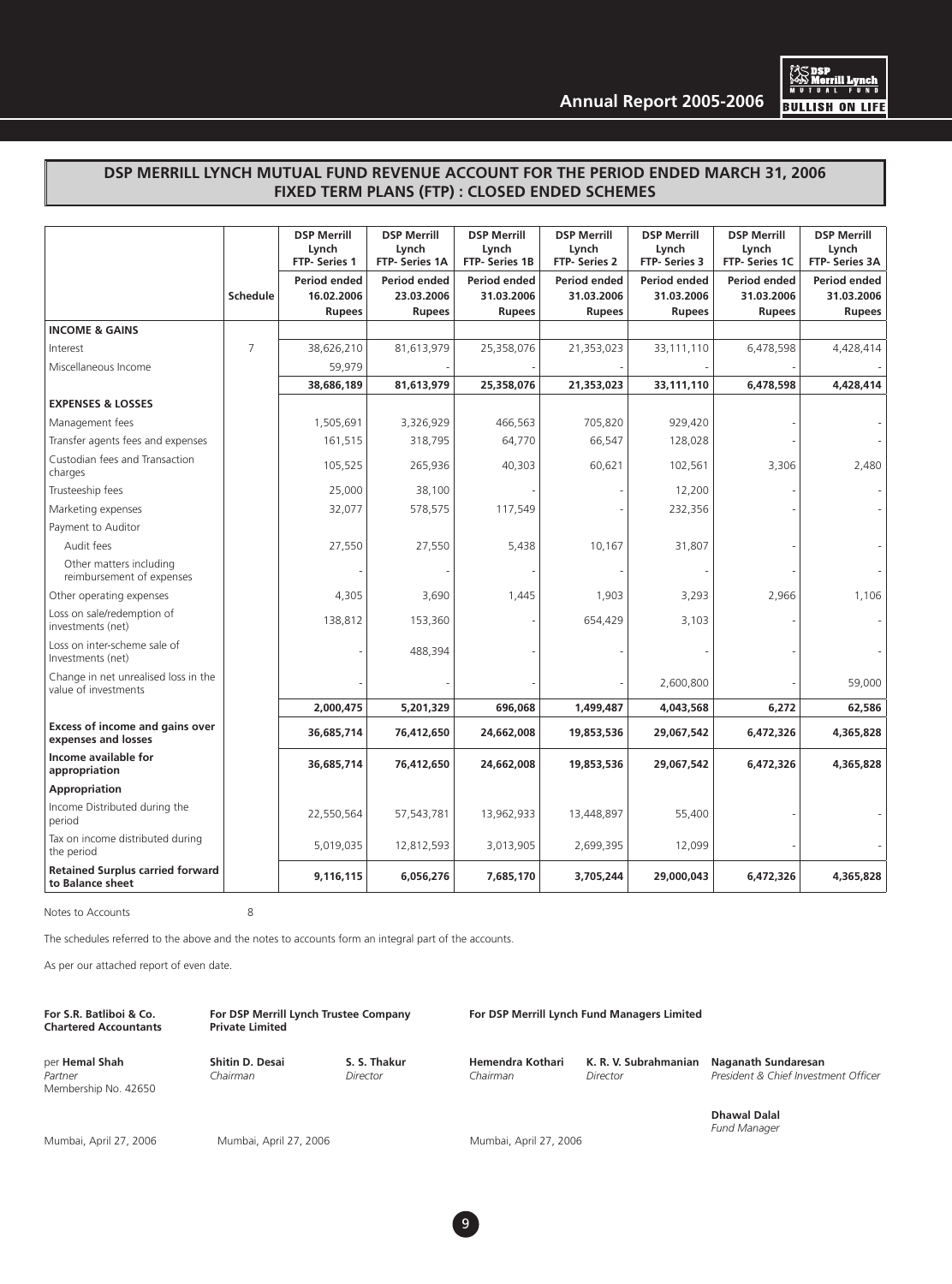

|                  |                                                                                | <b>DSP Merrill Lynch</b> |               | <b>DSP Merrill Lynch</b> |               | <b>DSP Merrill Lynch</b> |               |  |
|------------------|--------------------------------------------------------------------------------|--------------------------|---------------|--------------------------|---------------|--------------------------|---------------|--|
|                  |                                                                                | FTP- Series 1            |               | FTP- Series 1A           |               | FTP- Series 1B           |               |  |
| <b>Schedules</b> |                                                                                |                          |               |                          |               |                          |               |  |
|                  |                                                                                | As at                    |               | As at                    |               | As at                    |               |  |
| $\mathbf{1}$     | <b>UNIT CAPITAL</b>                                                            | 16.02.2006               |               | 23.03.2006               |               | 31.03.2006               |               |  |
|                  | Issued and subscribed:                                                         | <b>Units</b>             | <b>Rupees</b> | <b>Units</b>             | <b>Rupees</b> | <b>Units</b>             | <b>Rupees</b> |  |
|                  | Units of Rs. 10 each fully paid up:<br>Series 1, Series 1A, Series 2, Series 3 |                          |               |                          |               |                          |               |  |
|                  | Units of Rs. 1000 each fully paid up:<br>Series 1B, Series 1C, Series 3A       |                          |               |                          |               |                          |               |  |
|                  | Opening Balance                                                                |                          |               |                          |               |                          |               |  |
|                  | New Fund Offer                                                                 | 250,558,083.773          | 2,505,580,838 | 481,551,114.465          | 4,815,511,145 | 3,896,998.032            | 3,896,998,032 |  |
|                  | Dividend reinvested during the period                                          |                          |               |                          |               | 13,950.290               | 13,950,290    |  |
|                  |                                                                                | 250,558,083.773          | 2,505,580,838 | 481,551,114.465          | 4,815,511,145 | 3,910,948.322            | 3,910,948,322 |  |
|                  | Redemptions during the period                                                  | 5,577,817.570            | 55,778,176    | 278,640.568              | 2,786,406     | 20,016.403               | 20,016,403    |  |
|                  | Unit Capital at the end of the period                                          | 244,980,266.203          | 2,449,802,662 | 481,272,473.897          | 4,812,724,739 | 3,890,931.919            | 3,890,931,919 |  |
|                  | Growth Plan                                                                    | 54,844,545.800           | 548,445,458   | 33, 142, 458. 416        | 331,424,584   | 481,614.334              | 481,614,334   |  |
|                  | Dividend Plan                                                                  | 190,135,720.403          | 1,901,357,204 | 448,130,015.481          | 4,481,300,155 | 3,409,317.585            | 3,409,317,585 |  |
|                  | Unit Capital at the end of the period                                          | 244,980,266.203          | 2,449,802,662 | 481,272,473.897          | 4,812,724,739 | 3,890,931.919            | 3,890,931,919 |  |
|                  |                                                                                |                          | As at         |                          | As at         |                          | As at         |  |
| $\overline{2}$   | <b>RESERVES AND SURPLUS</b>                                                    |                          | 16.02.2006    |                          | 23.03.2006    |                          | 31.03.2006    |  |
|                  |                                                                                |                          | <b>Rupees</b> |                          | <b>Rupees</b> |                          | <b>Rupees</b> |  |
|                  | <b>Unit Premium Reserve</b>                                                    |                          |               |                          |               |                          |               |  |
|                  | Net premium on issue /redemption of<br>units during the period                 |                          | (306, 222)    |                          | (34, 750)     |                          | (46, 538)     |  |
|                  | <b>Closing balance</b>                                                         |                          | (306, 222)    |                          | (34,750)      |                          | (46, 538)     |  |
|                  | <b>Retained Surplus</b>                                                        |                          |               |                          |               |                          |               |  |
|                  | Add: Surplus transferred from Revenue<br>Account                               |                          | 9,116,115     |                          | 6,056,276     |                          | 7,685,170     |  |
|                  | <b>Closing balance</b>                                                         |                          | 9,116,115     |                          | 6,056,276     |                          | 7,685,170     |  |
|                  |                                                                                |                          | 8,809,893     |                          | 6,021,526     |                          | 7,638,632     |  |
|                  |                                                                                |                          | As at         |                          | As at         |                          | As at         |  |
| 3                | <b>CURRENT LIABILITIES &amp; PROVISIONS</b>                                    |                          | 16.02.2006    |                          | 23.03.2006    |                          | 31.03.2006    |  |
|                  |                                                                                |                          | <b>Rupees</b> |                          | <b>Rupees</b> |                          | <b>Rupees</b> |  |
|                  | Sundry creditors                                                               |                          | 659,111       |                          | 2,166,428     |                          | 665,754       |  |
|                  | Payable for units repurchased / switch<br>out                                  |                          |               |                          | 15,111        |                          |               |  |
|                  | Distributed income / tax payable                                               |                          | 27,569,599    |                          | 70,356,374    |                          | 3,013,905     |  |
|                  | Other liabilities                                                              |                          | 50,001        |                          | 3,778         |                          | 105,680       |  |
|                  |                                                                                |                          | 28,278,711    |                          | 72,541,691    |                          | 3,785,339     |  |

10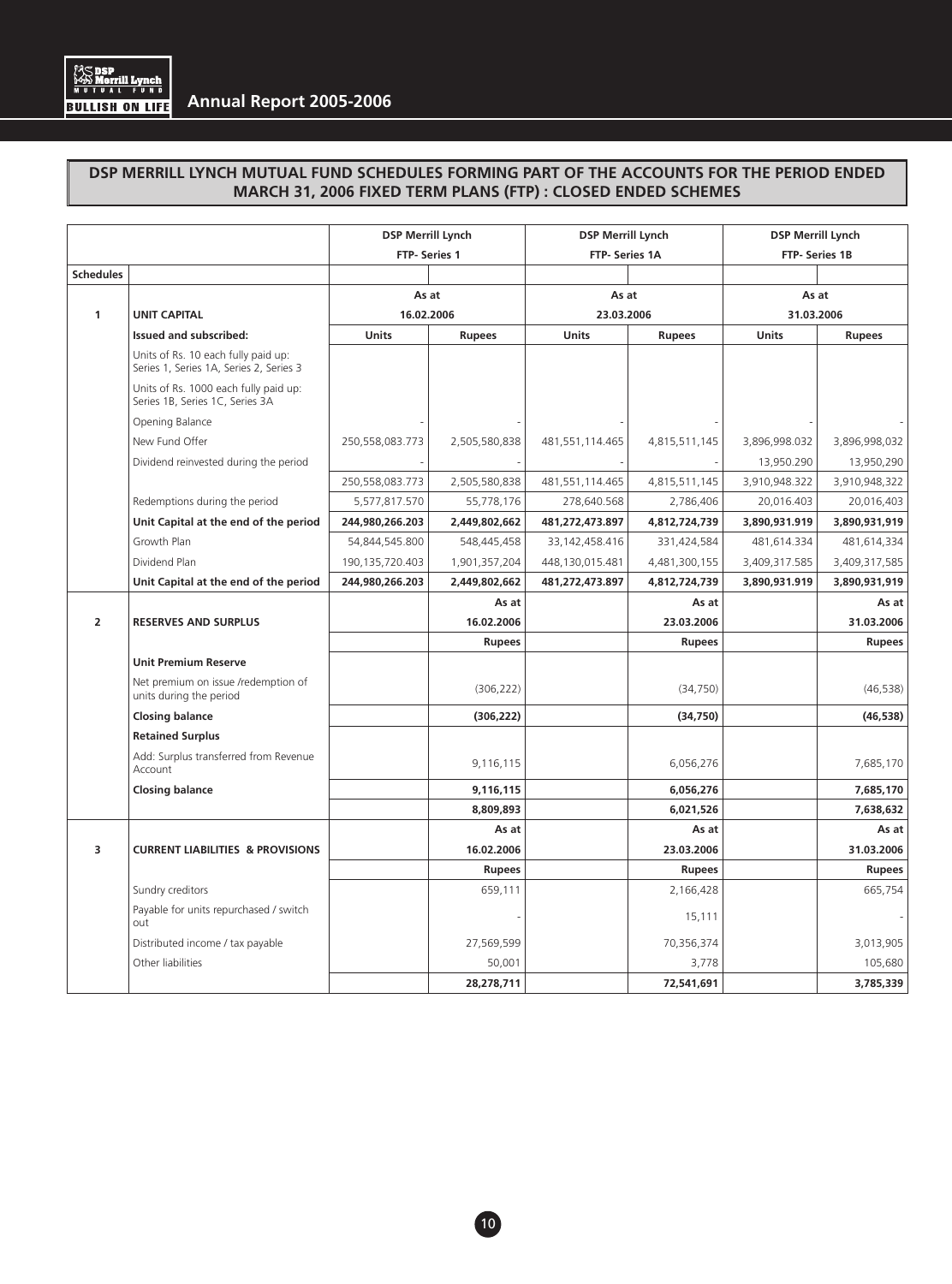

| <b>DSP Merrill Lynch</b> |               | <b>DSP Merrill Lynch</b> |               | <b>DSP Merrill Lynch</b> |               | <b>DSP Merrill Lynch</b> |                |
|--------------------------|---------------|--------------------------|---------------|--------------------------|---------------|--------------------------|----------------|
| FTP- Series 2            |               | FTP- Series 3            |               | FTP- Series 1C           |               | FTP- Series 3A           |                |
|                          |               |                          |               |                          |               |                          |                |
| As at                    |               | As at                    |               | As at                    |               | As at                    |                |
| 31.03.2006               |               | 31.03.2006               |               | 31.03.2006               |               | 31.03.2006               |                |
| Units                    | <b>Rupees</b> | Units                    | <b>Rupees</b> | Units                    | <b>Rupees</b> | Units                    | <b>Rupees</b>  |
|                          |               |                          |               |                          |               |                          |                |
|                          |               |                          |               |                          |               |                          |                |
|                          |               |                          |               |                          |               |                          |                |
|                          |               |                          |               |                          |               |                          |                |
| 231,227,002.962          | 2,312,270,030 | 154,226,538.214          | 1,542,265,382 | 3,639,767.217            | 3,639,767,217 | 2,526,830.726            | 2,526,830,726  |
| 657,718.867              | 6,577,189     | 78.892                   | 789           |                          |               |                          |                |
| 231,884,721.829          | 2,318,847,219 | 154,226,617.106          | 1,542,266,171 | 3,639,767.217            | 3,639,767,217 | 2,526,830.726            | 2,526,830,726  |
| 10,065,307.958           | 100,653,080   | 320,000.000              | 3,200,000     |                          |               |                          |                |
| 221,819,413.871          | 2,218,194,139 | 153,906,617.106          | 1,539,066,171 | 3,639,767.217            | 3,639,767,217 | 2,526,830.726            | 2,526,830,726  |
| 29,373,020.292           | 293,730,203   | 153,531,538.214          | 1,535,315,382 | 420,988.305              | 420,988,305   | 2,514,856.598            | 2,514,856,598  |
| 192,446,393.579          | 1,924,463,936 | 375,078.892              | 3,750,789     | 3,218,778.912            | 3,218,778,912 | 11,974.128               | 11,974,128     |
| 221,819,413.871          | 2,218,194,139 | 153,906,617.106          | 1,539,066,171 | 3,639,767.217            | 3,639,767,217 | 2,526,830.726            | 2,526,830,726  |
|                          | As at         |                          | As at         |                          | As at         |                          | As at          |
|                          | 31.03.2006    |                          | 31.03.2006    |                          | 31.03.2006    |                          | 31.03.2006     |
|                          | <b>Rupees</b> |                          | <b>Rupees</b> |                          | <b>Rupees</b> |                          | <b>Rupees</b>  |
|                          |               |                          |               |                          |               |                          |                |
|                          | (43, 275)     |                          | (43, 840)     |                          | 62            |                          | (25)           |
|                          | (43, 275)     |                          | (43, 840)     |                          | 62            |                          | (25)           |
|                          |               |                          |               |                          |               |                          |                |
|                          |               |                          |               |                          |               |                          |                |
|                          | 3,705,244     |                          | 29,000,043    |                          | 6,472,326     |                          | 4,365,828      |
|                          | 3,705,244     |                          | 29,000,043    |                          | 6,472,326     |                          | 4,365,828      |
|                          | 3,661,969     |                          | 28,956,203    |                          | 6,472,388     |                          | 4,365,803      |
|                          | As at         |                          | As at         |                          | As at         |                          | As at          |
|                          | 31.03.2006    |                          | 31.03.2006    |                          | 31.03.2006    |                          | 31.03.2006     |
|                          | <b>Rupees</b> |                          | <b>Rupees</b> |                          | <b>Rupees</b> |                          | <b>Rupees</b>  |
|                          | 668,524       |                          | 439,439       |                          | 6,121         |                          | 3,319          |
|                          |               |                          |               |                          |               |                          |                |
|                          | 9,568,078     |                          | 66,710        |                          |               |                          |                |
|                          | 1,036,619     |                          | 82,557        |                          | 2,500,003     |                          | 9 <sup>1</sup> |
|                          | 11,273,221    |                          | 588,706       |                          | 2,506,124     |                          | 3,328          |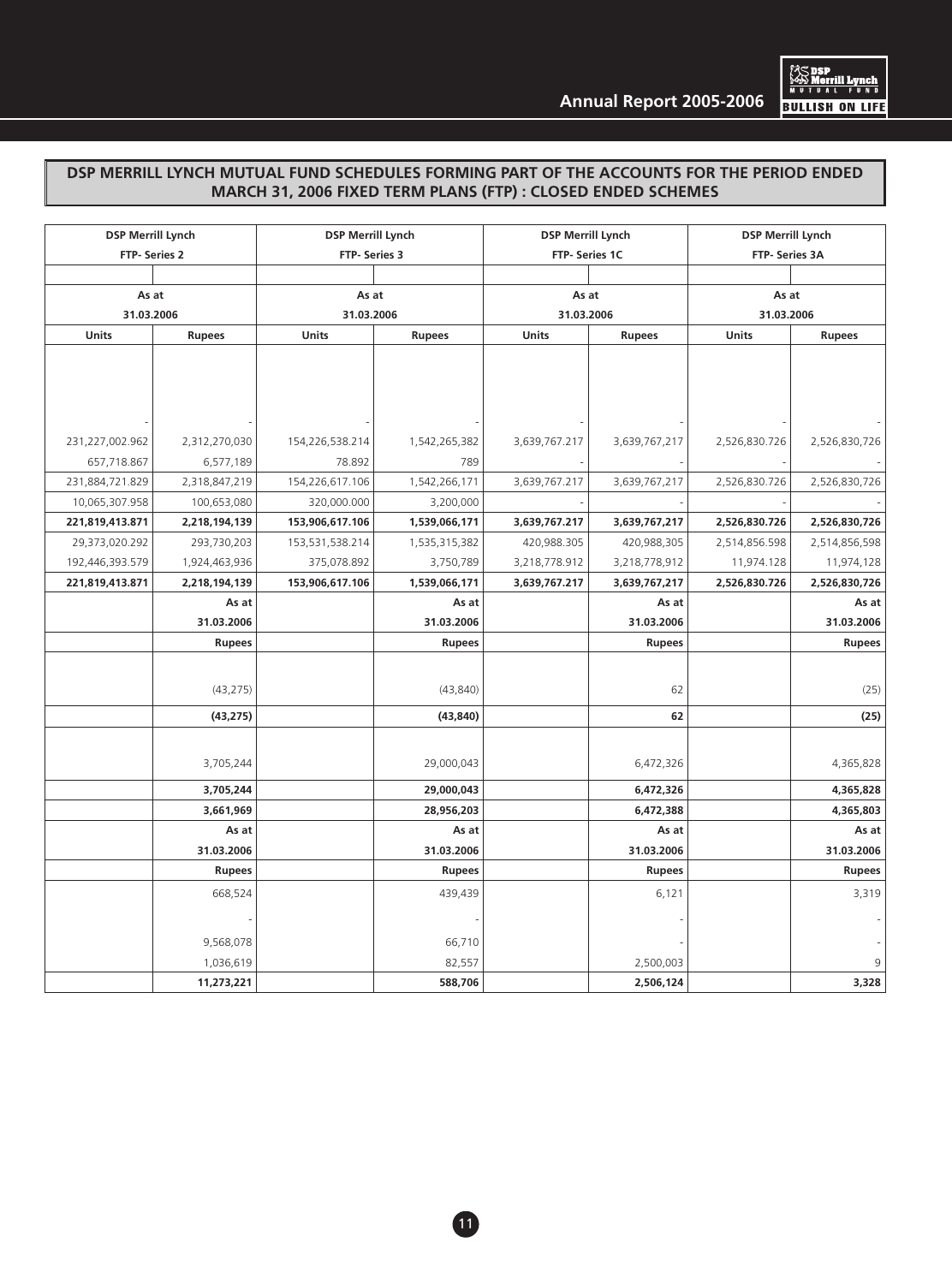

|                |                                                             |      | <b>DSP Merrill Lynch</b> | <b>DSP Merrill Lynch</b> |                          | <b>DSP Merrill Lynch</b> |                          |
|----------------|-------------------------------------------------------------|------|--------------------------|--------------------------|--------------------------|--------------------------|--------------------------|
|                |                                                             |      | FTP- Series 1            |                          | FTP- Series 1A           | FTP- Series 1B           |                          |
|                |                                                             |      | As at                    |                          | As at                    | As at<br>31.03.2006      |                          |
| 4              | <b>INVESTMENTS</b>                                          |      | 16.02.2006               |                          | 23.03.2006               |                          |                          |
|                |                                                             |      | <b>Rupees</b>            |                          | <b>Rupees</b>            |                          | <b>Rupees</b>            |
|                |                                                             | Cost | <b>Market/Fair value</b> | Cost                     | <b>Market/Fair value</b> | Cost                     | <b>Market/Fair value</b> |
|                | <b>Bonds &amp; Debentures</b>                               |      |                          |                          |                          |                          |                          |
|                | Listed or awaiting listing                                  |      |                          |                          |                          |                          |                          |
|                | <b>Commercial Papers</b>                                    |      |                          | 491,760,000              | 491,760,000              | 19,754,976               | 19,754,976               |
|                | <b>Certificate of Deposits</b>                              |      |                          |                          |                          | 2,206,348,500            | 2,206,348,500            |
|                | <b>Bills Rediscounting (BRDS)</b>                           |      |                          |                          |                          | 979,460,274              | 979,460,274              |
|                |                                                             |      |                          | 491,760,000              | 491,760,000              | 3,205,563,750            | 3,205,563,750            |
|                |                                                             |      | As at                    |                          | As at                    |                          | As at                    |
| 5              | <b>DEPOSITS</b>                                             |      | 16.02.2006               |                          | 23.03.2006               |                          | 31.03.2006               |
|                |                                                             |      | <b>Rupees</b>            |                          | <b>Rupees</b>            |                          | <b>Rupees</b>            |
|                | Fixed Deposits with Scheduled Banks                         |      |                          |                          |                          |                          | 650,000,000              |
|                |                                                             |      |                          |                          |                          |                          | 650,000,000              |
|                |                                                             |      | As at                    |                          | As at                    |                          | As at                    |
| 6              | <b>OTHER CURRENT ASSETS</b>                                 |      | 16.02.2006               |                          | 23.03.2006               |                          | 31.03.2006               |
|                |                                                             |      | <b>Rupees</b>            |                          | <b>Rupees</b>            |                          | <b>Rupees</b>            |
|                | Balances with banks in current<br>account                   |      | 931,953                  |                          | 1,043,376                |                          | 365,701                  |
|                | Contracts for sale of investments                           |      | 793,959,313              |                          | 1,771,744,580            |                          |                          |
|                | Collateralised lending (reverse<br>repurchase transactions) |      | 1,691,707,963            |                          | 2,618,033,775            |                          | 21,490,267               |
|                | Outstanding and accrued income                              |      | 292,037                  |                          | 8,706,225                |                          | 24,936,172               |
|                | Other receivable                                            |      |                          |                          |                          |                          |                          |
|                |                                                             |      | 2,486,891,266            |                          | 4,399,527,956            |                          | 46,792,140               |
|                |                                                             |      | <b>Period ended</b>      |                          | Period ended             |                          | Period ended             |
| $\overline{7}$ | <b>INTEREST</b>                                             |      | 16.02.2006               |                          | 23.03.2006               |                          | 31.03.2006               |
|                |                                                             |      | <b>Rupees</b>            |                          | <b>Rupees</b>            |                          | <b>Rupees</b>            |
|                | Collateralised lending (reverse<br>repurchase transactions) |      | 1,181,383                |                          | 1,396,611                |                          | 425,148                  |
|                | Securities and fixed deposits                               |      | 37,444,827               |                          | 80,217,368               |                          | 24,932,928               |
|                |                                                             |      | 38,626,210               |                          | 81,613,979               |                          | 25,358,076               |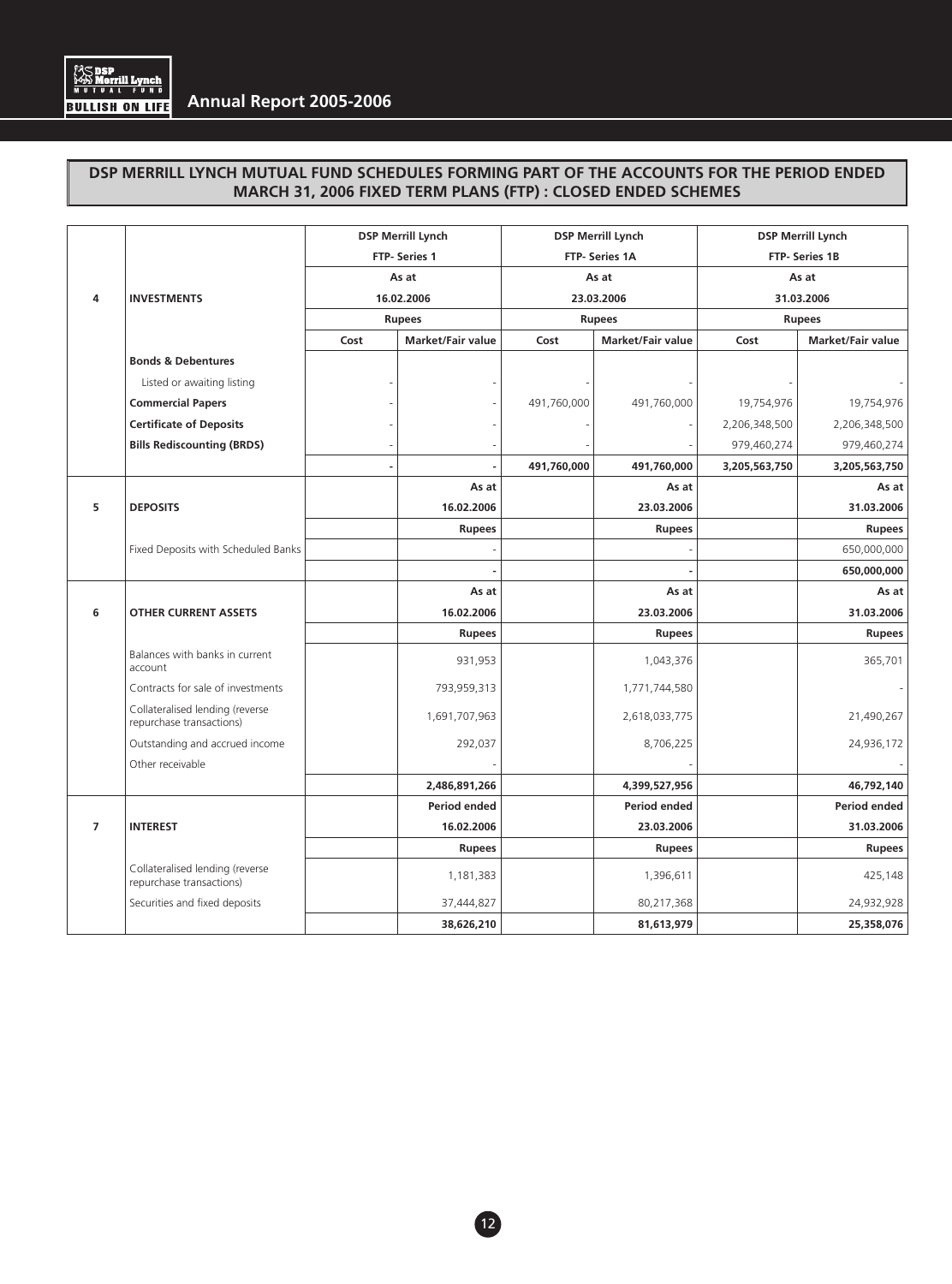

|               | <b>DSP Merrill Lynch</b> |               | <b>DSP Merrill Lynch</b> |               | <b>DSP Merrill Lynch</b> | <b>DSP Merrill Lynch</b> |                   |  |
|---------------|--------------------------|---------------|--------------------------|---------------|--------------------------|--------------------------|-------------------|--|
|               | FTP- Series 2            |               | FTP- Series 3            |               | FTP- Series 1C           |                          | FTP- Series 3A    |  |
|               | As at                    |               | As at                    |               | As at                    |                          | As at             |  |
|               | 31.03.2006               |               | 31.03.2006               |               | 31.03.2006               |                          | 31.03.2006        |  |
|               | <b>Rupees</b>            |               | <b>Rupees</b>            |               | <b>Rupees</b>            |                          | <b>Rupees</b>     |  |
| Cost          | <b>Market/Fair value</b> | Cost          | <b>Market/Fair value</b> | Cost          | Market/Fair value        | Cost                     | Market/Fair value |  |
|               |                          |               |                          |               |                          |                          |                   |  |
|               |                          | 200,014,000   | 197,413,200              |               |                          | 202,102,700              | 202,043,700       |  |
| 962,803,000   | 962,803,000              | 468,198,500   | 468,198,500              |               |                          |                          |                   |  |
| 1,202,290,561 | 1,202,290,561            | 841,301,500   | 841,301,500              | 2,936,175,000 | 2,936,175,000            | 2,207,605,000            | 2,207,605,000     |  |
|               |                          |               |                          |               |                          |                          |                   |  |
| 2,165,093,561 | 2,165,093,561            | 1,509,514,000 | 1,506,913,200            | 2,936,175,000 | 2,936,175,000            | 2,409,707,700            | 2,409,648,700     |  |
|               | As at                    |               | As at                    |               | As at                    |                          | As at             |  |
|               | 31.03.2006               |               | 31.03.2006               |               | 31.03.2006               |                          | 31.03.2006        |  |
|               | <b>Rupees</b>            |               | <b>Rupees</b>            |               | <b>Rupees</b>            |                          | <b>Rupees</b>     |  |
|               |                          |               |                          |               | 650,000,000              |                          |                   |  |
|               |                          |               |                          |               | 650,000,000              |                          |                   |  |
|               | As at                    |               | As at                    |               | As at                    |                          | As at             |  |
|               | 31.03.2006               |               | 31.03.2006               |               | 31.03.2006               |                          | 31.03.2006        |  |
|               | <b>Rupees</b>            |               | <b>Rupees</b>            |               | <b>Rupees</b>            |                          | <b>Rupees</b>     |  |
|               | 162,663                  |               | 354,728                  |               | 229,613                  |                          | 791,637           |  |
|               |                          |               |                          |               |                          |                          |                   |  |
|               |                          |               |                          |               |                          |                          |                   |  |
|               | 47,978,271               |               | 28,986,873               |               | 56,974,199               |                          | 102,956,237       |  |
|               | 19,894,834               |               | 32,356,279               |               | 5,366,917                |                          | 15,303,283        |  |
|               |                          |               |                          |               |                          |                          | 2,500,000         |  |
|               | 68,035,768               |               | 61,697,880               |               | 62,570,729               |                          | 121,551,157       |  |
|               | Period ended             |               | Period ended             |               | Period ended             |                          | Period ended      |  |
|               | 31.03.2006               |               | 31.03.2006               |               | 31.03.2006               |                          | 31.03.2006        |  |
|               | <b>Rupees</b>            |               | <b>Rupees</b>            |               | <b>Rupees</b>            |                          | Rupees            |  |
|               | 574,492                  |               | 763,676                  |               | 1,120,234                |                          | 706,275           |  |
|               | 20,778,531               |               | 32,347,434               |               | 5,358,364                |                          | 3,722,139         |  |
|               | 21,353,023               |               | 33,111,110               |               | 6,478,598                |                          | 4,428,414         |  |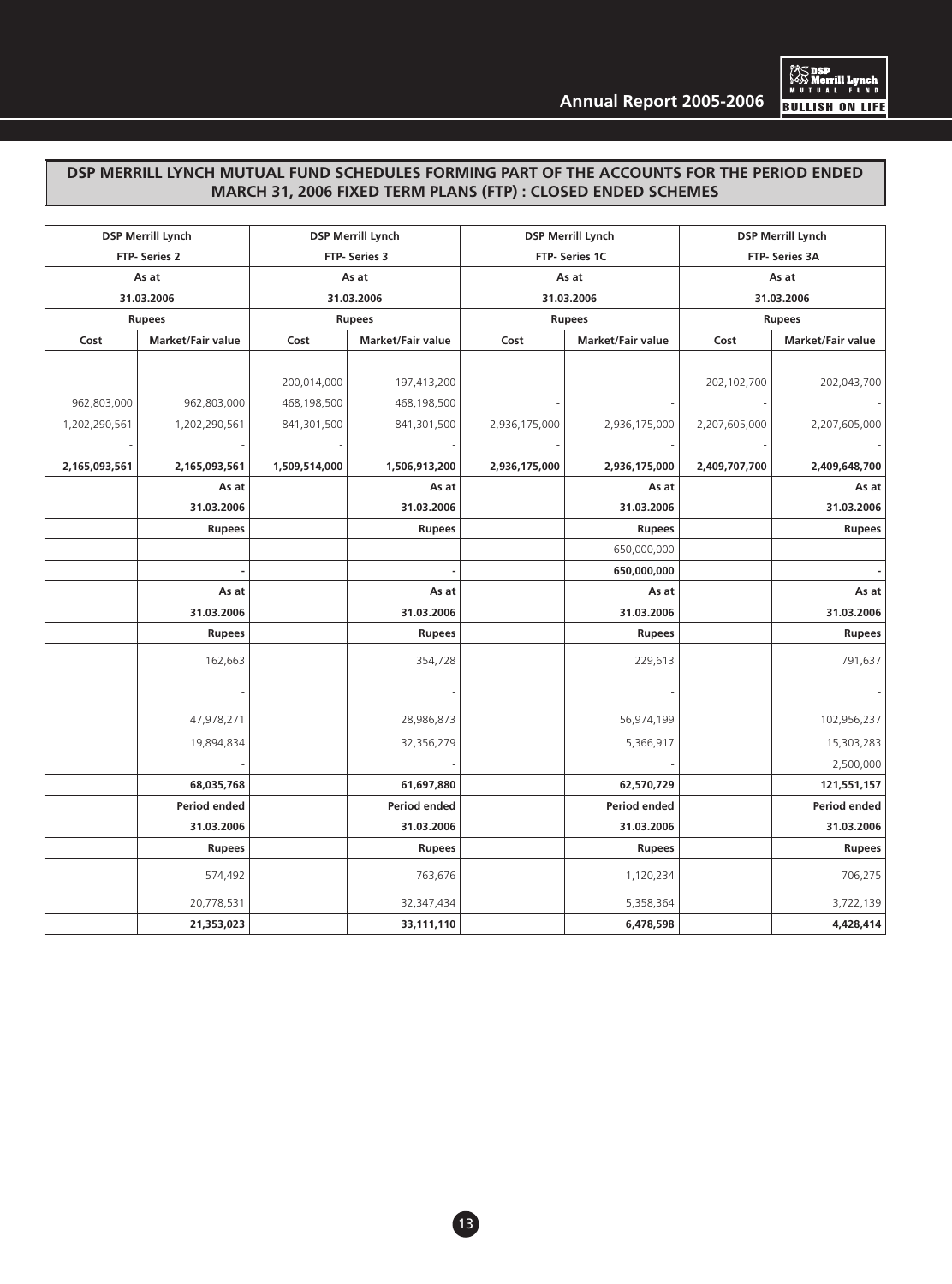

# **DSP MERRILL LYNCH MUTUAL FUND FIXED TERM PLANS (FTP): CLOSED ENDED SCHEMES Schedules forming part of the Balance Sheet as at March 31, 2006 and the Revenue Account for the period ended March 31, 2006**

# **Schedule 8: NOTES TO ACCOUNTS**

# **1 Organisation**

In conformity with Securities and Exchange Board of India (Mutual Funds) Regulations, 1996 (the Regulations), DSP Merrill Lynch Fund Managers Limited has been set up to act as the Asset Management Company (AMC) to DSP Merrill Lynch Mutual Fund (Fund). In terms of the Investment Management Agreement (IMA) dated December 16, 1996, entered into between DSP Merrill Lynch Trustee Company Private Limited (Trustee) and the AMC, the AMC has been appointed as the Investment Manager to the Schemes of the Fund. On March 23, 2006 DSP Merrill Lynch Limited (DSPML) has transferred its 60% of shareholding in AMC to Mr. Hemendra Kothari along with HMK Investment Private Limited and ADIKO Investment Private Limited.

The Schemes have been sponsored by DSP Merrill Lynch Ltd. (DSPML), with effect from March 23, 2006 HMK Investment Pvt. Ltd. & ADIKO Investment Pvt. Ltd. have also become sponsors.

| <b>Schemes Name</b> | Date of Launch | <b>IPO Period</b>               | <b>Maturity date</b> | <b>Investment objective</b>                                                                                                                                                                                                                                                                                                                                                                                                                                                                                                          |
|---------------------|----------------|---------------------------------|----------------------|--------------------------------------------------------------------------------------------------------------------------------------------------------------------------------------------------------------------------------------------------------------------------------------------------------------------------------------------------------------------------------------------------------------------------------------------------------------------------------------------------------------------------------------|
| FTP- Series 1       | Nov 14, 2005   | Nov 14, 2005 - Nov 18, 2005     | Feb 16, 2006         | The primary investment objective of the scheme is to seek capital appreciation by<br>investing in a portfolio of debt and money market securities. It is envisaged that the<br>portfolio will display the maturity profile that is generally in line with the term of the<br>scheme. The scheme may also invest a certain portion of its corpus in money market<br>securities, in order to meet liquidity requirements from time to time. There can be no<br>assurance that the investment objective of the scheme will be realised. |
| FTP- Series 1A      | Dec 20, 2005   | Dec 20, 2005 - Dec 23,2005      | March 23, 2006       | The primary investment objective of the scheme is to seek capital appreciation by<br>investing in a portfolio of debt and money market securities. It is envisaged that the<br>portfolio will display the maturity profile that is generally in line with the term of the<br>scheme. The scheme may also invest a certain portion of its corpus in money market<br>securities, in order to meet liquidity requirements from time to time. There can be no<br>assurance that the investment objective of the scheme will be realised. |
| FTP- Series 1B      | Feb 28, 2006   | Feb 28, 2006 - March 03, 2006   | June 01, 2006        | The primary investment objective of the scheme is to seek capital appreciation by<br>investing in a portfolio of debt and money market securities. It is envisaged that the<br>portfolio will display the maturity profile that is generally in line with the term of the<br>scheme. The scheme may also invest a certain portion of its corpus in money market<br>securities, in order to meet liquidity requirements from time to time. There can be no<br>assurance that the investment objective of the scheme will be realised. |
| FTP- Series 2       | Feb 14, 2006   | Feb 14, 2006 - Feb 17, 2006     | Aug 16, 2006         | The primary investment objective of the scheme is to seek capital appreciation by<br>investing in a portfolio of debt and money market securities. It is envisaged that the<br>portfolio will display the maturity profile that is generally in line with the term of the<br>scheme. The scheme may also invest a certain portion of its corpus in money market<br>securities, in order to meet liquidity requirements from time to time. There can be no<br>assurance that the investment objective of the scheme will be realised. |
| FTP- Series 3       | Dec 6, 2005    | Dec 06, 2005 - Dec 09, 2005     | Dec 11, 2006         | The primary investment objective of the scheme is to seek capital appreciation by<br>investing in a portfolio of debt and money market securities. It is envisaged that the<br>portfolio will display the maturity profile that is generally in line with the term of the<br>scheme. The scheme may also invest a certain portion of its corpus in money market<br>securities, in order to meet liquidity requirements from time to time. There can be no<br>assurance that the investment objective of the scheme will be realised. |
| FTP- Series 1C      | March 21, 2006 | March 21, 2006 - March 24, 2006 | June 29, 2006        | The primary investment objective of the scheme is to seek capital appreciation by<br>investing in a portfolio of debt and money market securities. It is envisaged that the<br>portfolio will display the maturity profile that is generally in line with the term of the<br>scheme. The scheme may also invest a certain portion of its corpus in money market<br>securities, in order to meet liquidity requirements from time to time. There can be no<br>assurance that the investment objective of the scheme will be realised. |
| FTP- Series 3A      | March 21, 2006 | March 21, 2006 - March 24, 2006 | Apr 16, 2007         | The primary investment objective of the scheme is to seek capital appreciation by<br>investing in a portfolio of debt and money market securities. It is envisaged that the<br>portfolio will display the maturity profile that is generally in line with the term of the<br>scheme. The scheme may also invest a certain portion of its corpus in money market<br>securities, in order to meet liquidity requirements from time to time. There can be no<br>assurance that the investment objective of the scheme will be realised. |

# **2** Significant Accounting Policies

# **2.1 Basis of Accounting**

The financial statements are prepared on the accrual basis of accounting, under the historical cost convention, as modified for investments, which are 'marked to market'. The financial statements have been prepared in accordance with the Securities and Exchange Board of India (Mutual Funds) Regulations, 1996 as amended from time to time.

14

# **2.2 Unit Capital**

Unit Capital represents the net outstanding units as at the Balance Sheet date.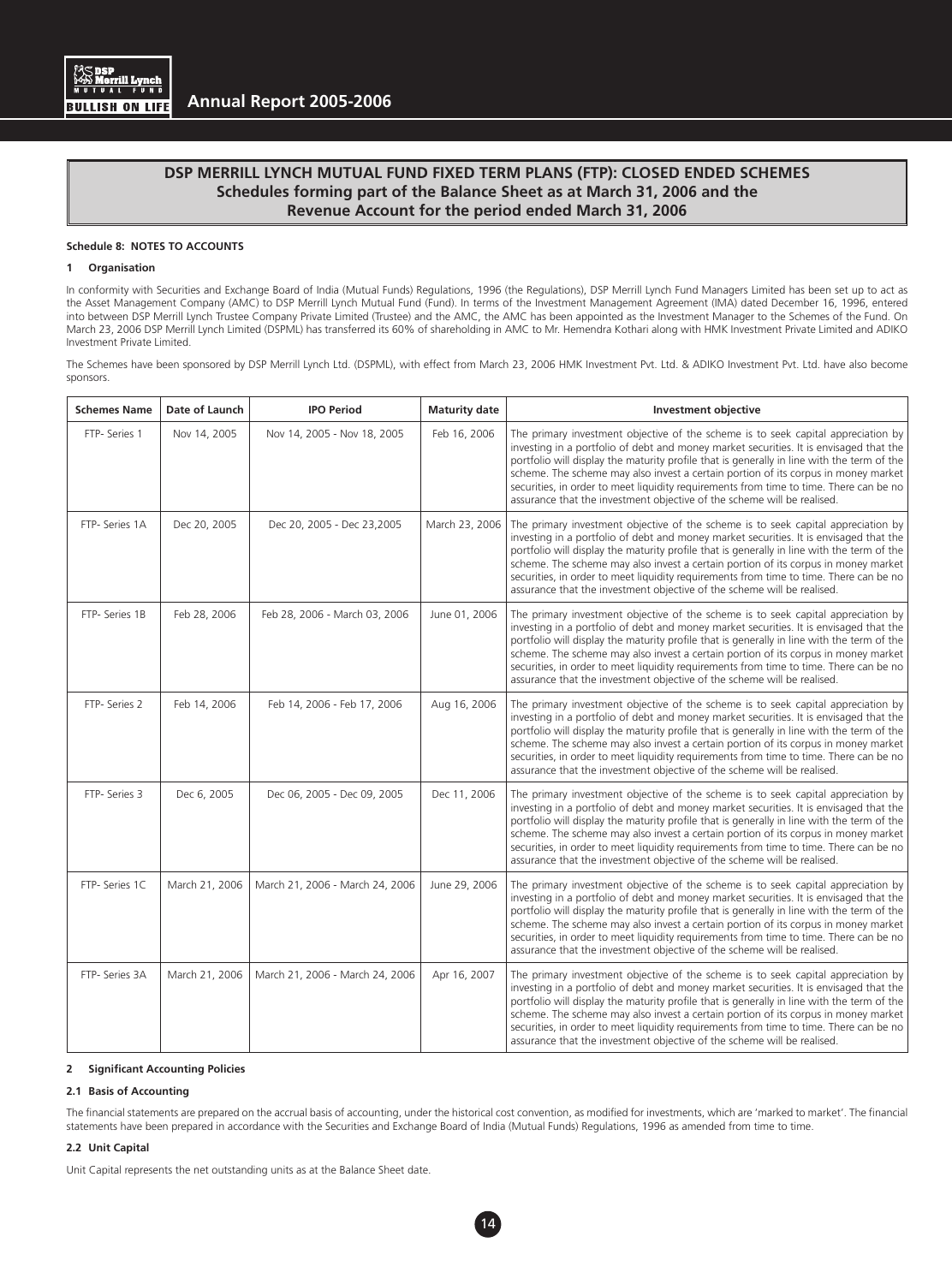

Upon issue and redemption of units, the net premium or discount to the face value of units is credited or debited respectively to the Unit Premium Reserve account, after adjusting an appropriate portion of the sale / repurchase price to the Income Equalisation account.

### **2.3 Investments**

#### **a) Accounting for investment transactions**

Investments are accounted on the date of the transaction at cost after considering transaction costs as applicable excluding custodian transaction charges. The front end fee receivable, if any, is reduced from the cost of such investment.

# **b) Valuation of investments**

During the year, the Fund has valued its investments in accordance with SEBI (Mutual Funds) Regulations, 1996, as amended from time to time. All investments are marked to market and are stated in the balance sheet at their market / fair value. In valuing the Scheme's investments:

#### **I. Valuation of Traded Securities**

#### **Debt Securities**

Traded Debt Securities (other than Government Securities) are valued at the last quoted price on the NSE on the day of valuation.

# **II. Valuation of Thinly Traded Securities/ Non-traded and Unlisted Securities**

# **II.I. Debt Securities of upto 182 Days to Maturity**

 Non-traded / thinly traded / unlisted debt securities of upto 182 days to maturity are valued at cost or last valuation price (in case of securities having maturity period of more than 182 days at the time of purchase) plus difference between the redemption value and the cost or last valuation price spread uniformly over the remaining maturity period of the instrument.

# **II.II. Debt Securities of over 182 Days to Maturity**

 Non traded / thinly traded / unlisted debt securities of over 182 days to maturity are valued in good faith by the investment manager on the basis of valuation principles laid down by the SEBI. The approach in valuation of a non-traded / thinly traded / unlisted debt security is based on the concept of using spreads over the benchmark rate to arrive at the yields for pricing the security.

# **III. Valuation of Non Traded /Thinly Traded and Unlisted Floating Rate Debt Securities (Floaters)**

There are no valuation guidelines prescribed by SEBI for Valuation of Non Traded / Thinly Traded and Unlisted Floating Rate Debt Securities. These securities are valued as determined by the investment manager based on policy as approved by the Board of **Trustees** 

#### **IV. Valuation of Government Securities**

Government Securities are valued at the prices provided by the agency (currently Crisil Limited) approved by the Association of Mutual Funds of India (AMFI), on a daily basis.

# **V. Valuation of securities with Put/Call Options**

# **V.I. Securities with Call option**

 The securities with call option are valued at the lower of the value as obtained by valuing the security to final maturity and valuing the security to call option. In case

there are multiple call options, the lowest value obtained by valuing to the various call dates and valuing to the maturity date is taken as the value of the instrument.

#### **V.II. Securities with Put option**

 The securities with put option are valued at the higher of the value as obtained by valuing the security to final maturity and valuing the security to put option. In case there are multiple put options, the highest value obtained by valuing to the various put dates and valuing to the maturity date is taken as the value of the instruments.

**V.III.** The securities with both Put and Call option on the same day would be deemed to mature on the Put/Call day and would be valued accordingly.

#### **VI. Valuation of Money Market Instruments**

Investments in call money and short-term deposits with banks are valued at cost plus accrued interest.

Money market instruments are valued at the last traded yield on the date of valuation. In case the security is not traded on the valuation day then it is valued on straight-line amortization over the maturity period of the instruments.

#### **2.4 Revenue Recognition**

Income on investments is recognised on accrual basis except where there is uncertainty about ultimate recovery / realisation. Such income is recognised when the uncertainty is resolved.

Interest on fixed income securities is recognised as income on a daily basis over the period of holding. In respect of discounted securities, the discount to redemption value is amortised and recognised as interest income equally over the period to redemption.

Profit or loss on sale of investments is recognised on the trade date and is determined on the basis of the weighted average cost method.

# **2.5 Expenses**

All expenses are accounted for on accrual basis.

# **2.6 Exit Load**

The exit load collected is utilised for meeting the selling and distribution expenses. Unutilized exit load collected is written back on maturity of the Plans (Scheme).

# **2.8 New Fund offer expenses**

New Fund offer expenses for the Schemes were borne by the AMC.

#### **3 Investments**

- Investments of the Schemes are registered in the name of the Trustees for the benefits of the Schemes Unitholders.
- b. Investments made in companies which have invested more than five percent of the net asset value of the Schemes of DSP Merrill Lynch Mutual Fund in terms of Regulation 25 (11)
	- Investment in Companies includes investment in subsidiaries.
	- Purchases represents purchases (including derivatives transactions and inter scheme transactions) made during the period prescribed under regulation 25(11).
	- Value represents closing market value of investments as of March 31, 2006

Rupees in Crores

| Companies               | Investment by<br><b>Schemes</b> |                          | <b>FTP Series 1</b>      | <b>FTP Series 1A</b>     | <b>FTP Series 1B</b>     | <b>FTP Series 1C</b>     | <b>FTP Series 2</b>      | <b>FTP Series 3</b> | <b>FTP Series 3A</b>     |
|-------------------------|---------------------------------|--------------------------|--------------------------|--------------------------|--------------------------|--------------------------|--------------------------|---------------------|--------------------------|
| HDFC Bank<br>FRF        |                                 | Value                    |                          | -                        | 97.95                    |                          |                          |                     | -                        |
| Limited                 |                                 | Purchases                | ۰                        | $\overline{\phantom{a}}$ | ٠                        | $\overline{\phantom{a}}$ | $\overline{\phantom{a}}$ | $\sim$              |                          |
| LF<br><b>ICICI Bank</b> | Value                           | $\overline{\phantom{a}}$ |                          |                          | $\overline{\phantom{a}}$ | 96.23                    |                          | 138.84              |                          |
| Limited                 |                                 | Purchases                | 35.03                    | $\sim$                   | $\sim$                   | $\sim$                   | 96.23                    | $\sim$              | 138.85                   |
| Punjab National         | <b>STF</b>                      | Value                    | $\overline{\phantom{a}}$ |                          |                          | 25.00                    |                          | -                   |                          |
| Bank                    |                                 | Purchases                | $\sim$                   | 40.00                    | $\blacksquare$           | 25.00                    | ۰                        | $\sim$              | $\overline{\phantom{a}}$ |
| State Bank of           | EF, ITF                         | <b>Value</b>             |                          | -                        | 202.10                   | $\overline{\phantom{a}}$ |                          | 37.40               |                          |
| India                   |                                 | Purchases                | ۰                        | $\overline{\phantom{a}}$ | 202.10                   | $\overline{\phantom{a}}$ | $\overline{\phantom{a}}$ | 37.40               |                          |
| <b>UCO Bank</b>         | STF                             | <b>Value</b>             |                          |                          | -                        |                          |                          |                     |                          |
|                         |                                 | Purchases                | $\sim$                   | 49.27                    | $\overline{\phantom{a}}$ | $\overline{\phantom{a}}$ | $\overline{\phantom{a}}$ | $\sim$              |                          |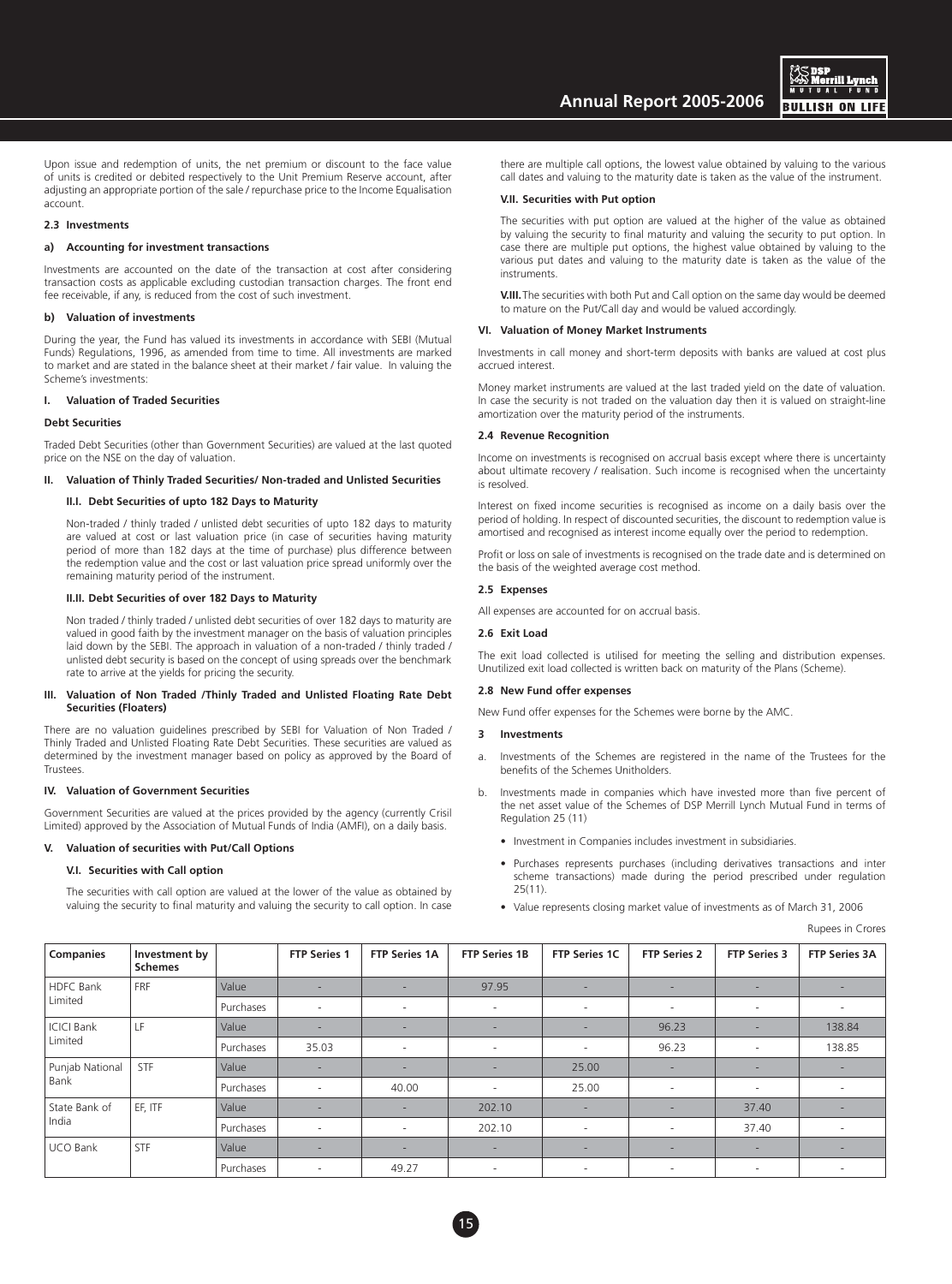

The Investment Manager is of the opinion that the investments are made by the schemes in such companies since they are perceived as fundamentally strong and possess a high potential for growth. Further, investments in bonds issued by the aforesaid companies would yield attractive returns commensurate with the risks associated with the issuer.

# **4 Investment Management and Trusteeship fees**

Investment management fees have been charged by the Schemes pursuant to an agreement with DSP Merrill Lynch Fund Managers Limited (AMC), as under:

| Schemes                                                           | FTP- | FTP- | FTP- | FTP-   FTP- | FTP- | FTP-<br>Series 1   Series 1A   Series 1B   Series 2   Series 3   Series 1C   Series 3A |
|-------------------------------------------------------------------|------|------|------|-------------|------|----------------------------------------------------------------------------------------|
| Average *   0.25%   0.29%   0.20%   0.29%   0.20%   0.00%   0.00% |      |      |      |             |      |                                                                                        |

\* Average rate in percentage per annum on daily average net assets

The Fund has accrued trusteeship fees aggregating Rs. 2,755,000 (previous year Rs. 1,051,000) for the year ended March 31, 2006 in accordance with the original Trust Deed dated December 16, 1996 as amended by supplementary Trust Deed dated December 23, 1999. The trusteeship fees have been allocated between the schemes in proportion to the net assets of the schemes. The Trusteeship fees are subject to a maximum of 0.02% of the average net assets per annum.

# **5 Details of Transactions with Associates in terms of Regulation 25(8):**

 **Name of Associate:** DSP Merrill Lynch Limited

|                    |                                                                                                                                                                                                         |                                                                       | Rupees                                                                                |
|--------------------|---------------------------------------------------------------------------------------------------------------------------------------------------------------------------------------------------------|-----------------------------------------------------------------------|---------------------------------------------------------------------------------------|
| <b>Scheme Name</b> | <b>Securities transaction</b><br>in the form of<br>investments in various<br><b>Public issues / Private</b><br>placements where the<br>associate was the sole<br>or one of the several<br>lead managers | Payment of<br>Brokerage on<br><b>Secondary Market</b><br>transactions | Payment of<br><b>Brokerage for</b><br><b>Distribution and</b><br><b>Sale of Units</b> |
|                    | 2005-2006                                                                                                                                                                                               | 2005-2006                                                             | 2005-2006                                                                             |
| FTP- Series 1      |                                                                                                                                                                                                         |                                                                       | 123,086                                                                               |
| FTP- Series 1A     |                                                                                                                                                                                                         |                                                                       | 108,334                                                                               |
| FTP- Series 1B     |                                                                                                                                                                                                         |                                                                       | 19,302                                                                                |
| FTP- Series 2      | 962,803,000                                                                                                                                                                                             |                                                                       | 28,173                                                                                |
| FTP- Series 3      |                                                                                                                                                                                                         |                                                                       | 20,747                                                                                |
| FTP- Series 1C     |                                                                                                                                                                                                         |                                                                       | 3,103                                                                                 |
| FTP- Series 3A     |                                                                                                                                                                                                         |                                                                       | 255,707                                                                               |

Note: Brokerage on distribution and sale of units paid / payable represents the amount paid / payable for the year and does not necessarily reflect the amount charged to the Scheme's revenue account.

**Chartered Accountants** 

**For S. R. Batliboi & Co. For DSP Merrill Lynch Trustee Company Private Limited For DSP Merrill Lynch Fund Managers Limited**

per **Hemal Shah Shitin Desai Shitin Shah Shitin Shah Shitin Shah Shitin Shah Shitin Shah Shitin Shah Shitin Sh<br>Partner Shah Shah Shah Director Director Chairman Director Shahrman Chairman Director** *Partner Chairman Director Chairman Director* Membership No. 42650

16

**6 The aggregate value of investments purchased and sold (including redeemed) during the period and these amounts as a percentage of average daily net assets are as follows:** 

| Scheme         | Purchase<br>(Rupees) | Sale (Rupees) | <b>Purchases</b><br>as a % to<br>average daily<br>net assets | Sales as %<br>to average<br>daily net<br>assets |
|----------------|----------------------|---------------|--------------------------------------------------------------|-------------------------------------------------|
|                | 2005-2006            | 2005-2006     | 2005-2006                                                    | 2005-2006                                       |
| FTP- Series 1  | 2,569,257,528        | 2,593,680,562 | 103.27%                                                      | 104.25%                                         |
| FTP- Series 1A | 5,291,867,528        | 5,349,464,690 | 109.00%                                                      | 110.19%                                         |
| FTP- Series 1B | 3,855,563,750        |               | 98.85%                                                       | $0.00\%$                                        |
| FTP- Series 2  | 2,261,740,950        | 96,883,900    | 97.48%                                                       | 4.18%                                           |
| FTP- Series 3  | 1,539,142,960        | 29,738,488    | 98.91%                                                       | 1.91%                                           |
| FTP- Series 1C | 3,586,175,000        |               | 98.37%                                                       | $0.00\%$                                        |
| FTP- Series 3A | 2,409,707,700        |               | 95.23%                                                       | $0.00\%$                                        |

# **7 Distributable Surplus:**

|                |                                             |                                                                  | Rupees                                           |
|----------------|---------------------------------------------|------------------------------------------------------------------|--------------------------------------------------|
| Scheme<br>Name | Net Income as per<br><b>Revenue Account</b> | <b>Less: Distributed</b><br>to unitholders &<br>distribution tax | <b>Balance</b><br><b>Distributable</b><br>income |
| FTP- Series 1  | 36.685.711                                  | 27.569.599                                                       | 9,116,112                                        |
| FTP- Series 1A | 76.412.650                                  | 70.356.374                                                       | 6,056,276                                        |
| FTP- Series 1B | 24.662.008                                  | 16,976,838                                                       | 7,685,170                                        |
| FTP- Series 2  | 19,853,536                                  | 16,148,292                                                       | 3,705,244                                        |
| FTP- Series 3  | 29,067,542                                  | 67,499                                                           | 29,000,043                                       |
| FTP- Series 1C | 6.472.326                                   |                                                                  | 6,472,326                                        |
| FTP- Series 3A | 4,365,828                                   | ۰                                                                | 4,365,828                                        |

# **8 Prior Year Comparatives**

As these are the first Financial Statements of the Schemes since the date of its launch, there are no comparatives for the prior period.

- **9 Large holdings in any of the Schemes (over 25% of the NAV of the Scheme): NIL**
- **10 Contingent Liability: Nil**
- **11 Unit-holders can obtain from the mutual fund a copy of the Annual Report of the scheme in which he /she has invested**

 **Naganath Sundaresan President & Chief Investment Officer** 

 **Dhawal Dalal**  *Fund Manager*

Mumbai, April 27, 2006 Mumbai, April 27, 2006 Mumbai, April 27, 2006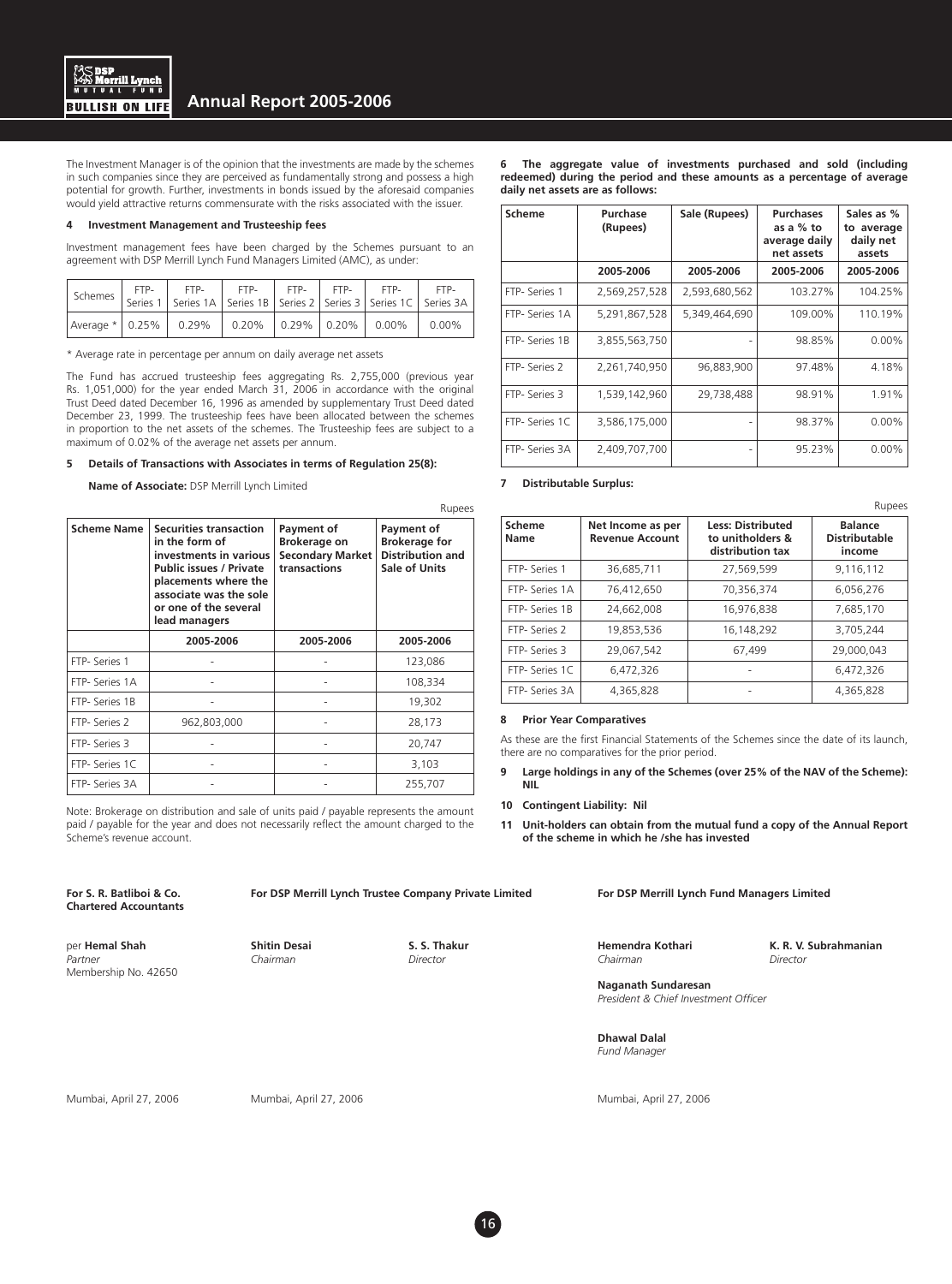

# **Perspective Historical per Unit Statistics**

|                                                                                                                                                                                                                      | FTP-Series 1 | FTP- Series 1A | FTP- Series 1B | FTP- Series 2 | FTP-Series 3 | FTP- Series 1C | FTP- Series 3A |
|----------------------------------------------------------------------------------------------------------------------------------------------------------------------------------------------------------------------|--------------|----------------|----------------|---------------|--------------|----------------|----------------|
|                                                                                                                                                                                                                      | As at        | As at          | As at          | As at         | As at        | As at          | As at          |
|                                                                                                                                                                                                                      | 16-Feb-06    | 23-Mar-06      | 31-Mar-06      | 31-Mar-06     | 31-Mar-06    | 31-Mar-06      | 31-Mar-06      |
| G<br>a. Net assets value, at the                                                                                                                                                                                     | 10.1485      | 10.1587        | *1006.3462     | *10.0859      | *10.1886     | *1001.7782     | *1001.7277     |
| D<br>end of the period                                                                                                                                                                                               | 10.0035      | 10.0017        | *1001.3440     | *10.0059      | *10.0085     | *1001.7782     | *1001.7277     |
| * refers to computed NAV                                                                                                                                                                                             |              |                |                |               |              |                |                |
| b. Gross Income                                                                                                                                                                                                      |              |                |                |               |              |                |                |
| (i) Income other than profit on sale of investments                                                                                                                                                                  | 0.1579       | 0.1696         | 6.5172         | 0.0963        | 0.2151       | 1.7799         | 1.7526         |
| (ii) Income from profit / (loss) on inter scheme<br>sales/transfer of investment                                                                                                                                     |              | (0.0010)       |                |               |              |                |                |
| (iii) Income from profit / (loss) on sale of investment<br>to third party                                                                                                                                            | (0.0006)     | (0.0003)       |                | (0.0030)      |              |                |                |
| (iv) Transfer to revenue account from past years'<br>reserve                                                                                                                                                         |              |                |                |               |              |                |                |
| c. Aggregate of expenses, writeoff,<br>amortisation and charges (excluding change<br>in unrealised depreciation in investments)                                                                                      | 0.0076       | 0.0095         | 0.1789         | 0.0038        | 0.0094       | 0.0017         | 0.0014         |
| d. Net Income (excluding change in unrealised<br>depreciation in investments)                                                                                                                                        | 0.1497       | 0.1588         | 6.3383         | 0.0895        | 0.2057       | 1.7782         | 1.7512         |
| e. Unrealised appreciation / (depreciation) in<br>value of investments                                                                                                                                               |              |                |                |               | (0.0169)     |                | (0.0233)       |
| f. Redemption Price:                                                                                                                                                                                                 |              |                |                |               |              |                |                |
| <b>Highest Price</b>                                                                                                                                                                                                 |              |                |                |               |              |                |                |
| G                                                                                                                                                                                                                    | 10.1485      | 10.1587        | 998.3624       | 9.9838        | 9.9811       |                |                |
| <b>DD</b>                                                                                                                                                                                                            |              |                |                |               |              |                |                |
| <b>WD</b>                                                                                                                                                                                                            |              |                |                |               |              |                |                |
| <b>MD</b>                                                                                                                                                                                                            |              |                |                |               |              |                |                |
| QD/D                                                                                                                                                                                                                 | 10.0696      | 10.0809        | 996.8388       | 9.9695        | 9.9683       |                |                |
| <b>Lowest Price</b>                                                                                                                                                                                                  |              |                |                |               |              |                |                |
| G                                                                                                                                                                                                                    | 9.9351       | 9.9354         | 995.5338       | 9.9123        | 9.8102       |                |                |
| <b>DD</b>                                                                                                                                                                                                            |              |                |                |               |              |                |                |
| <b>WD</b>                                                                                                                                                                                                            |              |                |                |               |              |                |                |
| <b>MD</b>                                                                                                                                                                                                            |              |                |                |               |              |                |                |
| QD/D                                                                                                                                                                                                                 | 10.0035      | 10.0017        | 993.3999       | 9.9046        | 9.8047       |                |                |
| <b>Purchase Price</b>                                                                                                                                                                                                |              |                |                |               |              |                |                |
| <b>Highest Price</b>                                                                                                                                                                                                 |              |                |                |               |              |                |                |
| G                                                                                                                                                                                                                    | <b>NA</b>    | <b>NA</b>      | <b>NA</b>      | <b>NA</b>     | ΝA           | NА             | <b>NA</b>      |
| DD                                                                                                                                                                                                                   | <b>NA</b>    | <b>NA</b>      | <b>NA</b>      | <b>NA</b>     | NА           | NА             | <b>NA</b>      |
| <b>WD</b>                                                                                                                                                                                                            | <b>NA</b>    | <b>NA</b>      | <b>NA</b>      | <b>NA</b>     | ΝA           | NА             | <b>NA</b>      |
| <b>MD</b>                                                                                                                                                                                                            | <b>NA</b>    | <b>NA</b>      | <b>NA</b>      | NА            | NА           | NА             | <b>NA</b>      |
| QD/D                                                                                                                                                                                                                 | <b>NA</b>    | NА             | NА             | <b>NA</b>     | NА           | NА             | <b>NA</b>      |
| <b>Lowest Price</b>                                                                                                                                                                                                  |              |                |                |               |              |                |                |
| G                                                                                                                                                                                                                    | <b>NA</b>    | <b>NA</b>      | <b>NA</b>      | <b>NA</b>     | <b>NA</b>    | <b>NA</b>      | <b>NA</b>      |
| DD                                                                                                                                                                                                                   | NА           | NА             | NА             | NА            | NА           | NА             | ΝA             |
| WD                                                                                                                                                                                                                   | <b>NA</b>    | ΝA             | <b>NA</b>      | <b>NA</b>     | ΝA           | <b>NA</b>      | <b>NA</b>      |
| MD                                                                                                                                                                                                                   | <b>NA</b>    | ΝA             | <b>NA</b>      | <b>NA</b>     | NА           | <b>ΝΑ</b>      | <b>NA</b>      |
| QD/D                                                                                                                                                                                                                 | <b>NA</b>    | <b>NA</b>      | ΝA             | <b>NA</b>     | NА           | <b>ΝΑ</b>      | <b>NA</b>      |
| g. Ratio of expenses to average daily net<br>assets by percentage                                                                                                                                                    | 0.31%        | 0.39%          | 0.30%          | 0.35%         | 0.31%        | 0.06%          | 0.05%          |
| h. Ratio of gross income to average daily net<br>assets by percentage (excluding transfer<br>to revenue account from past years'<br>reserve but including unrealised appreciation<br>/ depreciation on investments). | 1.55%        | 1.67%          | 0.65%          | 0.89%         | 1.96%        | 0.18%          | 0.17%          |

**Notes :**

(1) G - Growth, DD - Daily Dividend, WD - Weekly Dividend, MD - Monthly Dividend, QD - Quarterly Dividend, D - Dividend

 (2) The highest and lowest repurchase price of the units of the Scheme has been determined after reducing from the highest and lowest declared NAV, the maximum CDSC applicable.

(3) The per unit calculations are based on the number of units outstanding at the end of the financial year / last outstanding units in case of matured schemes.

(4) P/E ratio is not applicable since the units are not listed on any stock exchange.

(5) For FTP- Series 1C, FTP- Series 3A after date of allotment (March 29, 2006) no NAV is declared and hence High / Low Redemption Price is not applicable.

(6) In case of Matured schemes No. NAV available as of March 31, 2006.

(7) Since the Schemes are closed ended schemes No. highest / lowest purchase price is computed.